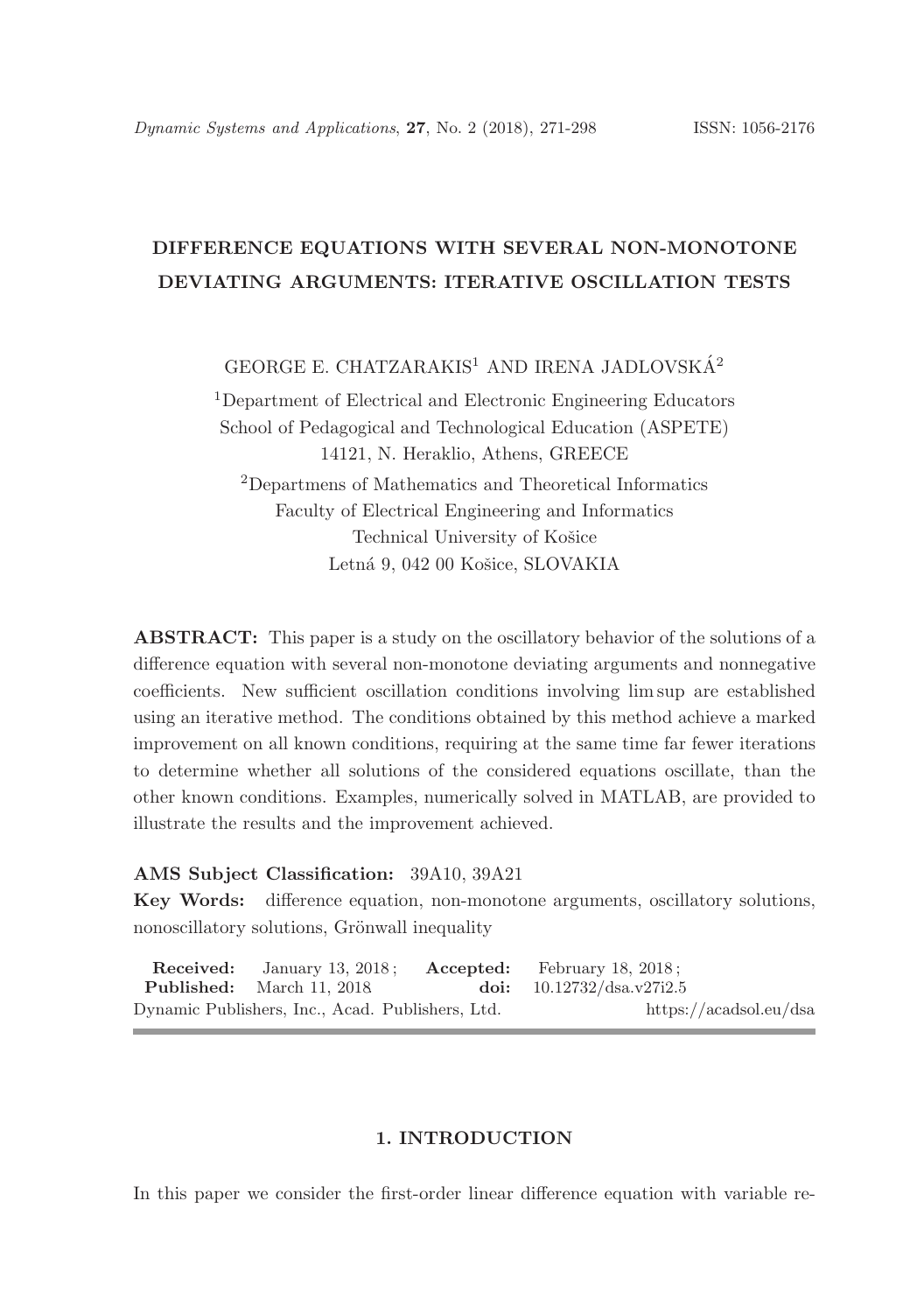tarded arguments of the form

$$
\Delta x(n) + \sum_{i=1}^{m} p_i(n) x(\tau_i(n)) = 0, \quad n \in \mathbb{N}_0,
$$
\n(E)

and the (dual) difference equation with variable advanced arguments of the form

$$
\nabla x(n) - \sum_{i=1}^{m} q_i(n) x(\sigma_i(n)) = 0, \quad n \in \mathbb{N},
$$
 (E')

where  $(p_i(n))_{n \geq 0}$ ,  $(q_i(n))_{n \geq 1}$ ,  $1 \leq i \leq m$ , are sequences of nonnegative real numbers, and  $(\tau_i(n))_{n>0}, (\sigma_i(n))_{n>1}, 1 \leq i \leq m$ , are sequences of integers such that

$$
\tau_i(n) \le n - 1, \quad \forall n \in \mathbb{N}_0 \quad \text{and} \quad \lim_{n \to \infty} \tau_i(n) = \infty, \quad 1 \le i \le m \tag{1.1}
$$

and

$$
\sigma_i(n) \ge n+1, \quad \forall n \in \mathbb{N}, \quad 1 \le i \le m,
$$
\n(1.2)

respectively.

Here  $\mathbb{N}_0$ ,  $\mathbb N$  are the sets of nonnegative integers and positive integers, respectively,  $\Delta$  denotes the forward difference operator  $\Delta x(n) = x(n+1) - x(n)$  and  $\nabla$  corresponds to the backward difference operator  $\nabla x(n) = x(n) - x(n-1)$ .

Set  $v = -\min_{n \geq 0} \tau_i(n)$  and note that v is a finite positive integer, if (1.1) holds.  $1\leq i\leq m$ By a *solution* of  $(E)$ , we mean a sequence of real numbers  $(x(n))_{n>-\nu}$  which satisfies (E), for all  $n \geq 0$ . It is clear that, for each choice of real numbers  $c_{-v}$ ,  $c_{-v+1}, ..., c_{-1}, c_0$ , there exists a unique solution  $(x(n))_{n\geq -v}$  of  $(E)$  which satisfies the initial conditions  $x(-v) = c_{-v}, x(-v+1) = c_{-v+1}, ..., x(-1) = c_{-1}, x(0) = c_0.$ When the initial data are given, we can obtain a unique solution to  $(E)$  by using the method of steps.

By a solution of  $(E')$ , we mean a sequence of real numbers  $(x(n))_{n\geq 0}$  which satisfies  $(E')$  for all  $n \geq 1$ .

A solution  $(x(n))_{n\geq -v}$  (or  $(x(n))_{n\geq 0}$ ) of  $(E)$  (or  $(E')$ ) is called *oscillatory*, if the terms  $x(n)$  of the sequence are neither eventually positive nor eventually negative. Otherwise, the solution is said to be nonoscillatory.

While deviating difference equations with one argument have been studied widely and extensively by several researchers, the study of such equations, especially systems involving several arguments, is scarce and rare, most likely due to the complexity of the analysis of those equations and lack of an established theory. However, recent studies in biological, physical and economics systems, involving multiple feedback mechanisms have stimulated interest on equations  $(E)$  and  $(E')$ . Hence, in the last few decades, the oscillatory behavior, stability and existence of positive solutions of equations  $(E)$  and  $(E')$  has been the subject of several studies. See, for example,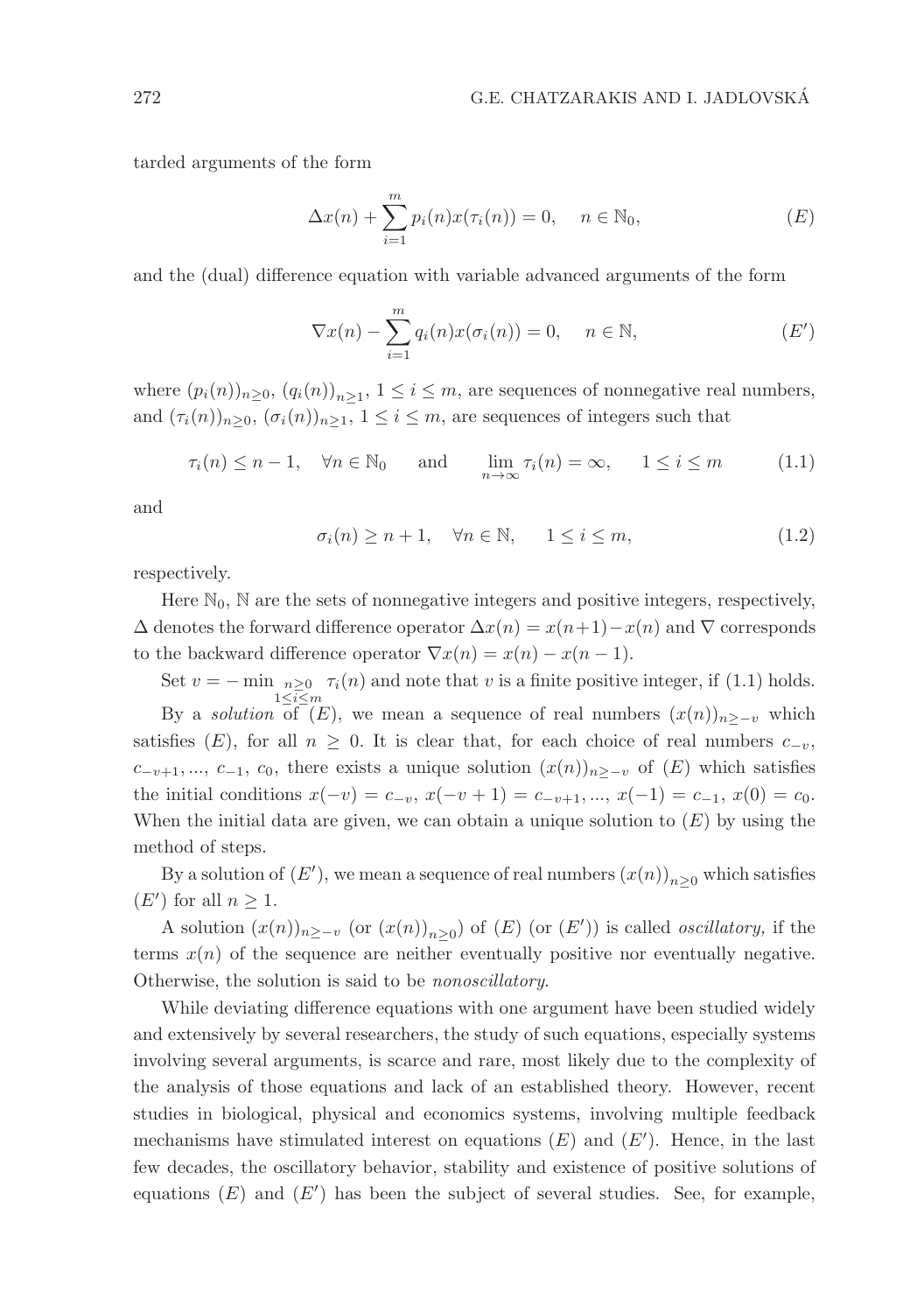[1−18] and the references cited therein. Most of these papers though, are concerned with the special case where the arguments are nondecreasing, while merely a small number of papers are dealing with the general case where the arguments are not necessarily monotone, see, for example, [2−4].

The motivation for considering non-monotone arguments is not of purely mathematical interest. Several phenomena require the use of non-monotone arguments since there are always natural disturbances, e.g. noise in communication systems, that affect all the parameters of an equation. Therefore, the monotone arguments, adequate from a mathematical point of view, become non-monotone almost always. In view of this, an interesting question arising in the case when the arguments  $\tau_i(n)$  and  $\sigma_i(n)$ are non-monotone, is whether we can establish oscillation criteria that substantially improve on all the known results in the literature. This paper offers an affirmative answer to this question.

The organization will be as follows. First, we present, separately for a delay and advanced case, a short chronological review of the most interesting oscillation conditions for the above equations. Next, we establish new sufficient conditions of  $\limsup$  type, for the oscillation of all solutions of  $(E)$  and  $(E')$ . We base our technique on the proper use of a recursive procedure leading to new inequalities which may replace former ones. To verify the significance of the obtained results, we provide two examples along with various comparisons among new and known criteria.

Throughout this paper, we are going to use the following notation:

$$
\sum_{i=k}^{k-1} A(i) = 0 \quad \text{and} \quad \prod_{i=k}^{k-1} A(i) = 1
$$

$$
\alpha := \liminf_{n \to \infty} \sum_{i=1}^{m} \sum_{j=\tau(n)}^{n-1} p_i(j) \tag{1.3}
$$

$$
\beta := \liminf_{n \to \infty} \sum_{i=1}^{m} \sum_{j=n+1}^{\sigma(n)} q_i(j) \tag{1.4}
$$

$$
D(\omega) := \begin{cases} 0, & \text{if } \omega > 1/e \\ \frac{1 - \omega - \sqrt{1 - 2\omega - \omega^2}}{2}, & \text{if } \omega \in [0, 1/e] \end{cases}
$$

$$
MD := \limsup_{n \to \infty} \sum_{i=1}^{m} \sum_{j=\tau(n)}^{n} p_i(j)
$$

$$
MA := \limsup_{n \to \infty} \sum_{i=1}^{m} \sum_{j=n}^{\sigma(n)} q_i(j)
$$

where  $\tau(n) = \max_{1 \leq i \leq m} \tau_i(n)$ ,  $\sigma(n) = \min_{1 \leq i \leq m} \sigma_i(n)$  and  $\tau_i(n)$ ,  $\sigma_i(n)$  are nondecreasing.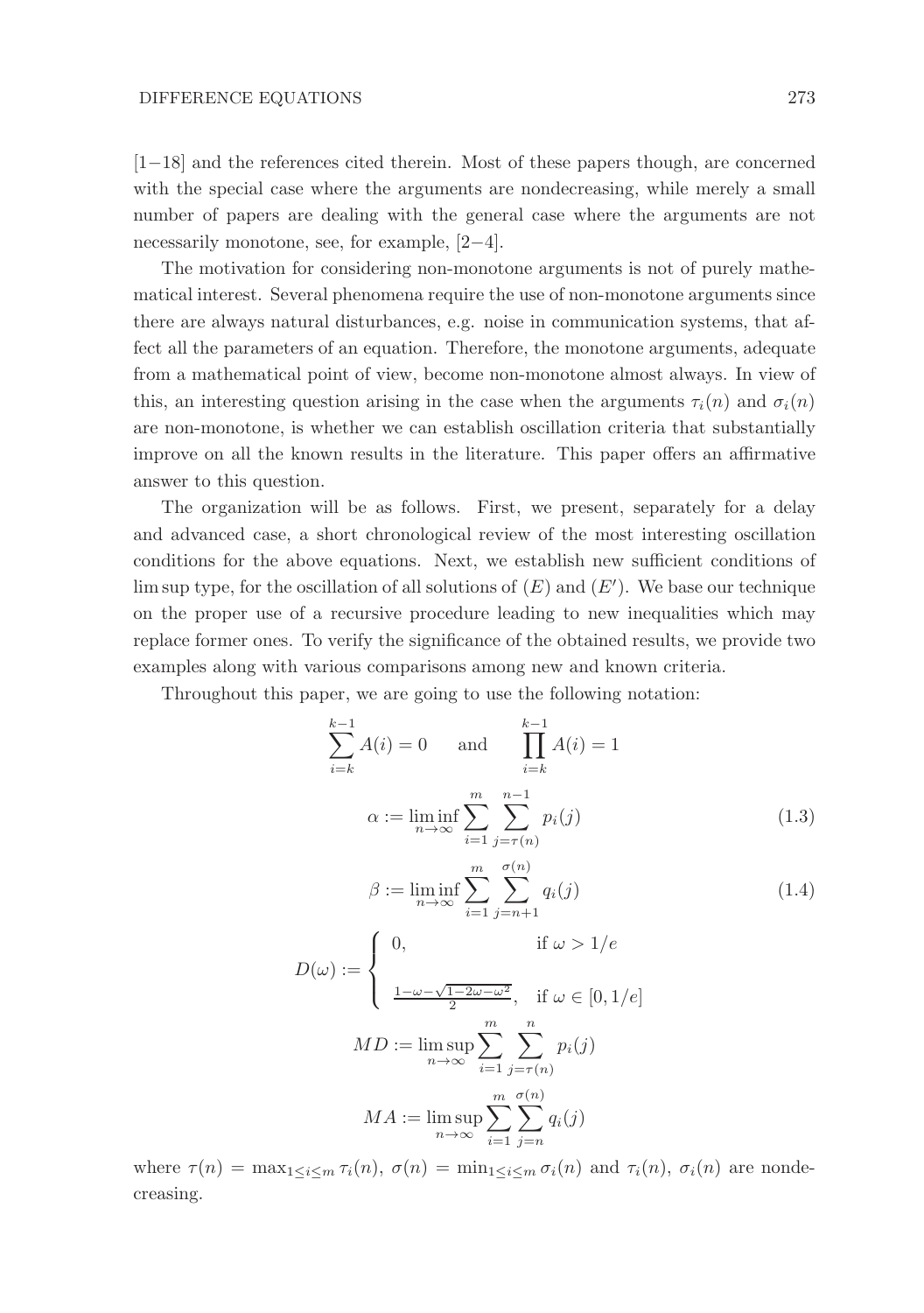# 1.1. RETARDED DIFFERENCE EQUATIONS (CHRONOLOGICAL REVIEW)

In 2006, Berezansky and Braverman [1] and in 2014, Chatzarakis, Pinelas and Stavroulakis [8] proved that if

$$
\limsup_{n \to \infty} \sum_{i=1}^{m} p_i(n) > 0 \quad \text{and} \quad \alpha > \frac{1}{e}, \tag{1.5}
$$

or

$$
MD > 1,\tag{1.6}
$$

respectively, then all solutions of  $(E)$  are oscillatory.

Now let us come to the case considered in the present work, i.e., that the arguments  $\tau_i(n)$ ,  $1 \leq i \leq m$  are not necessarily monotone.

Set

$$
h(n) = \max_{1 \le i \le m} h_i(n) \quad \text{where} \quad h_i(n) = \max_{0 \le s \le n} \tau_i(s), \quad n \ge 0 \tag{1.7}
$$

and

$$
a_1(n,k) := \prod_{i=k}^{n-1} \left[ 1 - \sum_{\ell=1}^m p_\ell(i) \right]
$$

$$
a_{r+1}(n,k) := \prod_{i=k}^{n-1} \left[ 1 - \sum_{\ell=1}^m p_\ell(i) a_r^{-1}(i, \tau_\ell(i)) \right], \ \ r \in \mathbb{N}.
$$

Clearly,  $h_i(n)$ ,  $h(n)$  are nondecreasing and  $\tau_i(n) \leq h_i(n) \leq h(n) \leq n-1$ , for all  $n \geq 0$ .

In 2015, Braverman, Chatzarakis and Stavroulakis [2] proved that if there exists a subsequence  $\theta(n)$ ,  $n \in \mathbb{N}$  of positive integers such that

$$
\sum_{i=1}^{m} p_i(\theta(n)) \ge 1, \qquad \forall n \in \mathbb{N},
$$

then all solutions of  $(E)$  are oscillatory.

Under the assumption that

$$
\sum_{i=1}^{m} p_i(n) < 1, \qquad \forall n \ge 0,\tag{1.8}
$$

the same authors proved that, if for some  $r \in \mathbb{N}$ 

$$
\limsup_{n \to \infty} \sum_{j=h(n)}^{n} \sum_{i=1}^{m} p_i(j) a_r^{-1}(h(n), \tau_i(j)) > 1,
$$
\n(1.9)

then all solutions of  $(E)$  are oscillatory.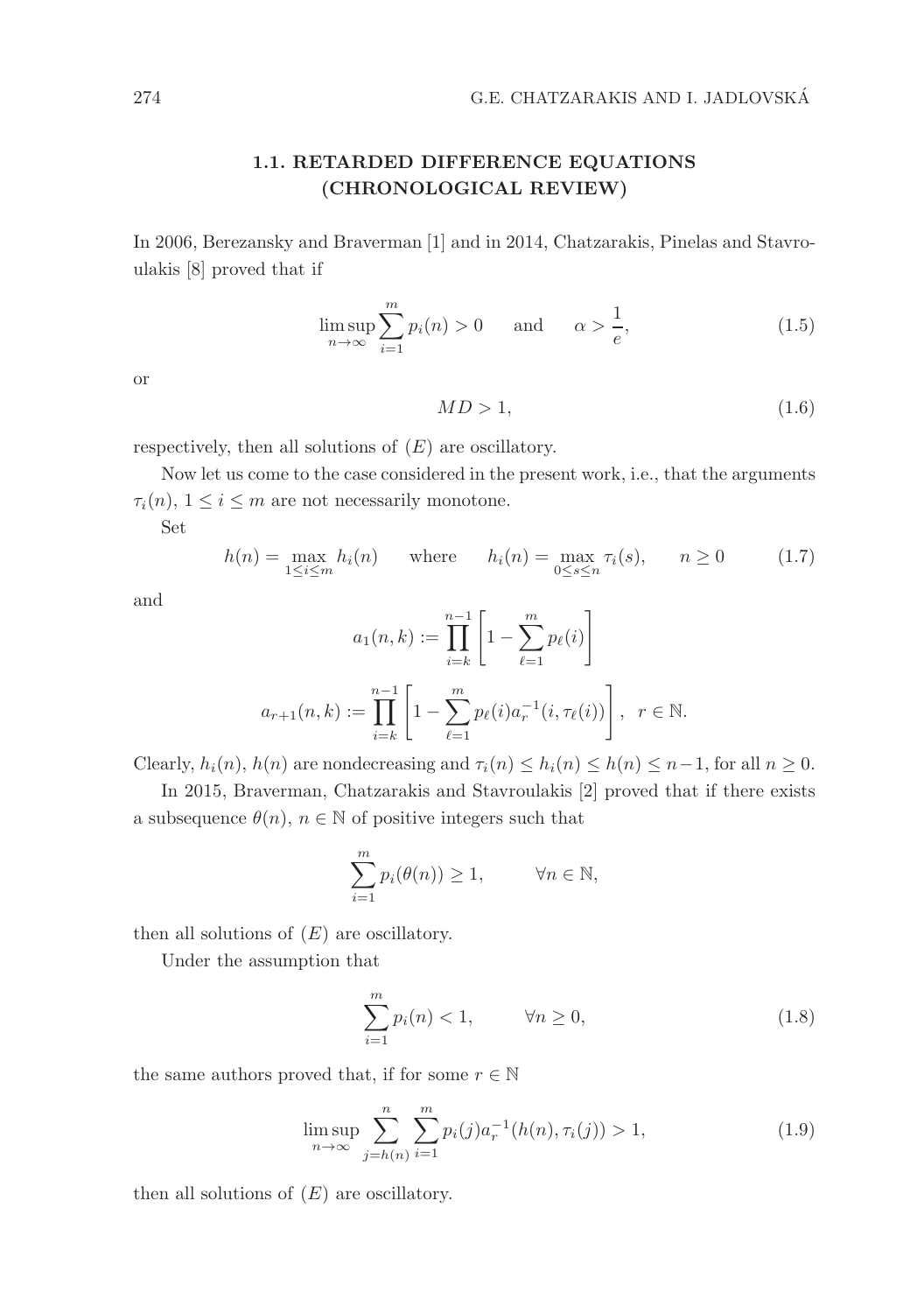In 2017, Chatzarakis, Horvat-Dmitrović and Pašić [3] proved that if, for some  $\ell \in \mathbb{N},$ 

$$
\limsup_{n \to \infty} \sum_{j=h(n)}^{n} \mathcal{P}(j) \prod_{i=\tau(j)}^{h(n)-1} \frac{1}{1 - \mathcal{P}_{\ell}(i)} > 1,
$$
\n(1.10)

where

$$
\mathcal{P}_{\ell}(n) = \mathcal{P}(n) \left[ 1 + \sum_{i=\tau(n)}^{n-1} \mathcal{P}(i) \prod_{j=\tau(i)}^{h(n)-1} \frac{1}{1 - \mathcal{P}_{\ell-1}(j)} \right],
$$
\n(1.11)

with  $P(n) = P_0(n) = \sum_{i=1}^{m} p_i(n)$ , then all solutions of  $(E)$  are oscillatory.

Lately, Chatzarakis and Jadlovská [4] proved that if, for some  $w \in \mathbb{N}$ ,

$$
\limsup_{n \to \infty} \sum_{\ell=h(n)}^{n} \overline{P}(\ell) \prod_{i=\tau(\ell)}^{h(n)-1} \frac{1}{1-\overline{P}_w(i)} > 1,
$$
\n(1.12)

where

$$
\overline{P}_w(n) = \overline{P}(n) \left[ 1 + \sum_{\ell=\tau(n)}^{n-1} \overline{P}(\ell) \exp\left(\sum_{j=\tau(\ell)}^{n-1} \overline{P}(j) \prod_{i=\tau(j)}^{j-1} \frac{1}{1 - \overline{P}_{w-1}(i)}\right) \right], \quad (1.13)
$$

with  $\overline{P}(n) = \overline{P}_0(n) = \sum_{i=1}^m p_i(n)$ , then all solutions of  $(E)$  are oscillatory.

# 1.2. ADVANCED DIFFERENCE EQUATIONS (CHRONOLOGICAL REVIEW)

In 2014, Chatzarakis, Pinelas and Stavroulakis [8] proved that if

$$
MA > 1,\tag{1.14}
$$

then all solutions of  $(E')$  are oscillatory.

Assume that the arguments  $\sigma_i(n)$ ,  $1 \leq i \leq m$ , are not necessarily monotone. Set

$$
\rho(n) = \min_{1 \le i \le m} \rho_i(n), \quad \text{where} \quad \rho_i(n) = \min_{s \ge n} \sigma_i(s), \quad n \ge 0 \tag{1.15}
$$

and

$$
b_1(n,k) := \prod_{i=n+1}^k \left[ 1 - \sum_{\ell=1}^m q_\ell(i) \right],
$$
  

$$
b_{r+1}(n,k) := \prod_{i=n+1}^k \left[ 1 - \sum_{\ell=1}^m q_\ell(i) b_r^{-1}(i, \sigma_\ell(i)) \right], \quad r \in \mathbb{N}.
$$

Clearly,  $\rho_i(n)$ ,  $\rho(n)$  are nondecreasing and  $\sigma_i(n) \geq \rho_i(n) \geq \rho(n) \geq n+1$  for all  $n \geq 1$ .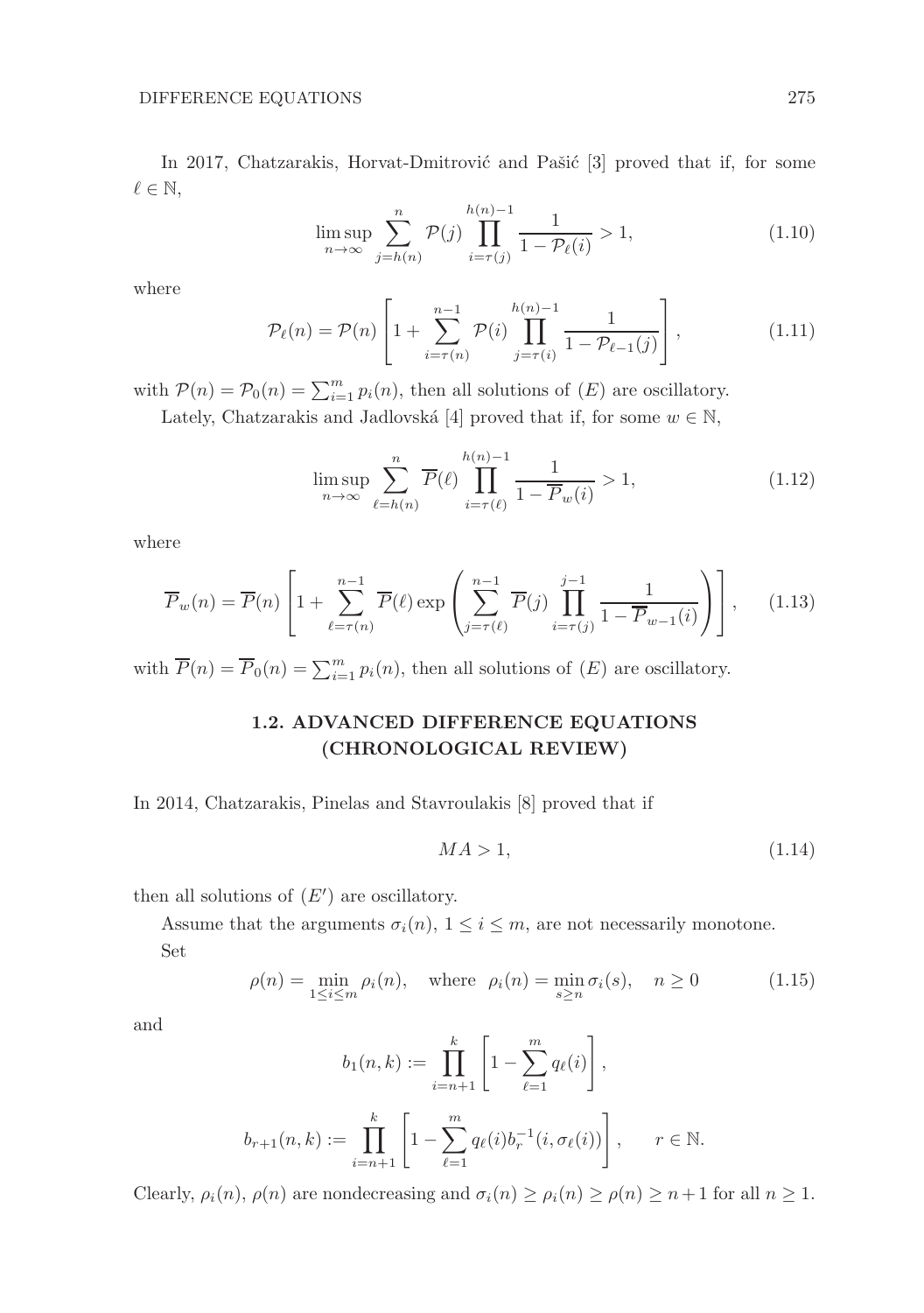In 2015, Braverman, Chatzarakis and Stavroulakis [2] proved that if there exists a subsequence  $\theta(n)$ ,  $n \in \mathbb{N}$  of positive integers such that

$$
\sum_{i=1}^{m} q_i(\theta(n)) \ge 1, \quad \forall n \in \mathbb{N},
$$

then all solutions of  $(E')$  are oscillatory.

Under the assumption that

$$
\sum_{i=1}^{m} q_i(n) < 1, \qquad \forall n \ge 1,\tag{1.16}
$$

the same authors proved that, if for some  $r \in \mathbb{N}$ ,

$$
\limsup_{n \to \infty} \sum_{j=n}^{\rho(n)} \sum_{i=1}^{m} q_i(j) b_r^{-1} (\rho(n), \sigma_i(j)) > 1,
$$
\n(1.17)

then all solutions of  $(E')$  are oscillatory.

Recently, Chatzarakis, Horvat-Dmitrović and Pašić [3] proved that if for some  $\ell \in \mathbb{N}$ 

$$
\limsup_{n \to \infty} \sum_{j=n}^{\rho(n)} Q(j) \prod_{i=\rho(n)+1}^{\sigma(j)} \frac{1}{1 - Q_{\ell}(i)} > 1,
$$
\n(1.18)

where

$$
Q_{\ell}(n) = Q(n) \left[ 1 + \sum_{i=n+1}^{\rho(n)} Q(i) \prod_{j=\rho(n)+1}^{\sigma(i)} \frac{1}{1 - Q_{\ell-1}(j)} \right],
$$
 (1.19)

with  $Q(n) = Q_0(n) = \sum_{i=1}^{m} q_i(n)$ , then all solutions of  $(E')$  are oscillatory.

Lately, Chatzarakis and Jadlovská [4] proved that, if for some  $w \in \mathbb{N}$ 

$$
\limsup_{n \to \infty} \sum_{\ell=n}^{\rho(n)} \overline{Q}(\ell) \prod_{i=\rho(n)+1}^{\sigma(\ell)} \frac{1}{1 - \overline{Q}_w(i)} > 1,
$$
\n(1.20)

where

$$
\overline{Q}_w(n) = \overline{Q}(n) \left[ 1 + \sum_{\ell=n+1}^{\sigma(n)} \overline{Q}(\ell) \exp\left( \sum_{j=n+1}^{\sigma(\ell)} \overline{Q}(j) \prod_{i=j+1}^{\sigma(j)} \frac{1}{1 - \overline{Q}_{w-1}(i)} \right) \right], \quad (1.21)
$$

with  $\overline{Q}(n) = \sum_{i=1}^{m} q_i(n) = \overline{Q}_0(n)$ , then all solutions of  $(E')$  are oscillatory.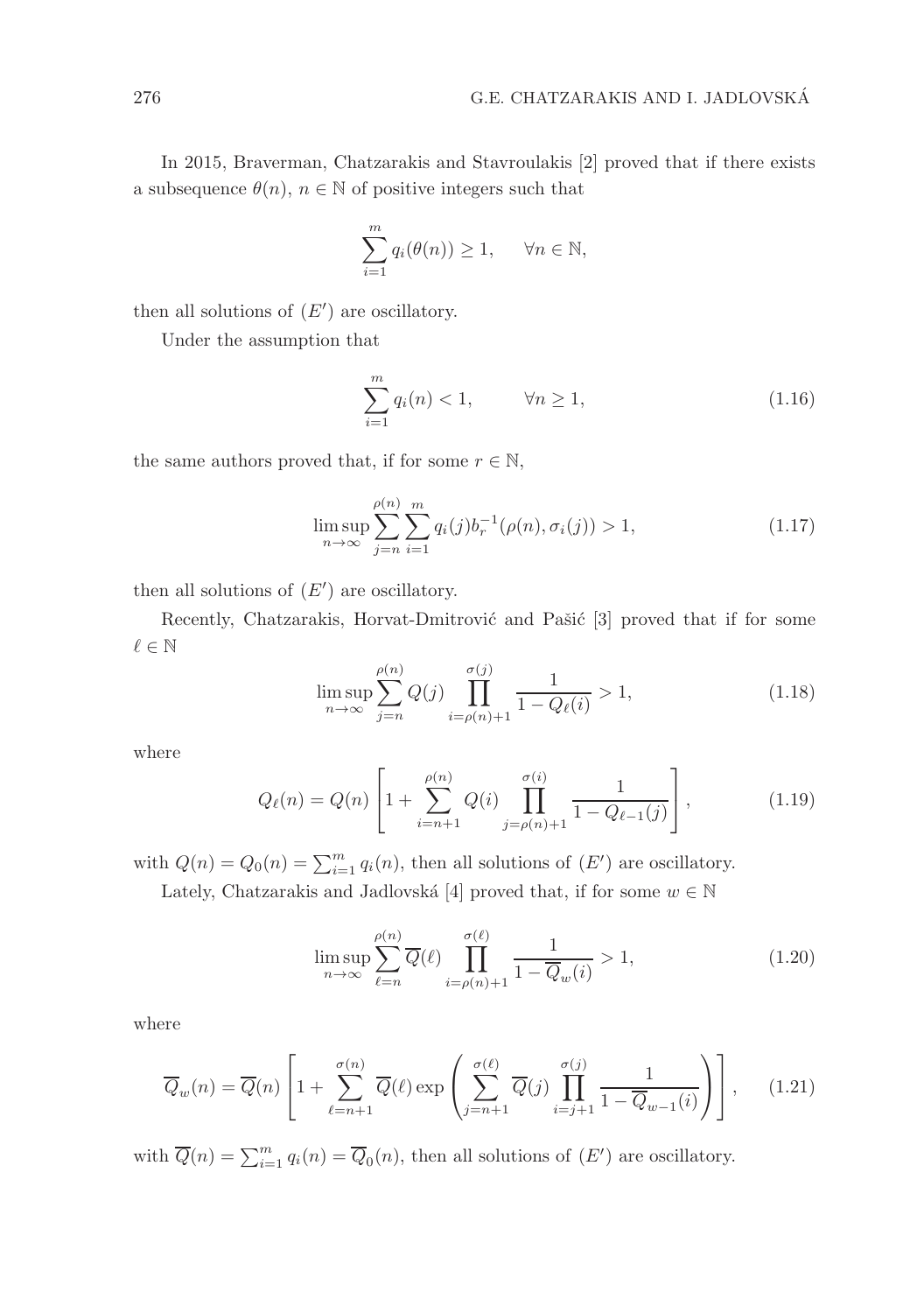### 2. BASIC LEMMAS

### 2.1. RETARDED DIFFERENCE EQUATIONS

The proofs of our main results are essentially based on the following lemmas.

**Lemma 1.** Assume that (1.1) holds and  $\alpha$  is defined by (1.3) with  $\alpha > 0$ . Then we have

$$
\liminf_{n \to \infty} \sum_{i=1}^{m} \sum_{j=h(n)}^{n-1} p_i(j) = \liminf_{n \to \infty} \sum_{i=1}^{m} \sum_{j=\tau(n)}^{n-1} p_i(j) = \alpha,
$$
\n(2.1)

where  $h(n)$  is defined by (1.7) and  $\tau(n) = \max_{1 \leq i \leq m} \tau_i(n)$ .

**Proof.** Clearly, the sequence of integers  $h(n)$  is nondecreasing and  $\tau(n) \leq h(n) \leq$  $n-1$ , for all  $n \geq 0$ . So

$$
\sum_{i=1}^{m} \sum_{j=h(n)}^{n-1} p_i(j) \le \sum_{i=1}^{m} \sum_{j=\tau(n)}^{n-1} p_i(j).
$$

Hence

$$
\liminf_{n \to \infty} \sum_{i=1}^{m} \sum_{j=h(n)}^{n-1} p_i(j) \le \liminf_{n \to \infty} \sum_{i=1}^{m} \sum_{j=\tau(n)}^{n-1} p_i(j).
$$

Assuming that (2.1) does not hold, there exists  $\alpha' > 0$  and a subsequence  $(\theta(n))$  such that  $\theta(n) \to \infty$  as  $n \to \infty$  and

$$
\lim_{n \to \infty} \sum_{i=1}^{m} \sum_{j=h(\theta(n))}^{\theta(n)-1} p_i(j) \le \alpha' < \alpha.
$$

By definition,  $h(\theta(n)) = \max_{1 \leq i \leq m} h_i(\theta(n))$ , where  $h_i(\theta(n)) = \max_{0 \leq s \leq \theta(n)} \tau_i(s)$ . It is obvious that there is  $\ell \in \{1, \ldots, m\}$  such that

 $h(\theta(n)) = h_{\ell}(\theta(n))$  and  $h_j(\theta(n)) \leq h_{\ell}(\theta(n)), \quad j \in \{1, ..., m\}.$ 

But  $h_{\ell}(\theta(n)) = \max_{0 \le s \le \theta(n)} \tau_{\ell}(s)$ , hence there exists  $\theta'(n) \le \theta(n)$ ,  $\theta'(n) \in \mathbb{N}_0$  such that  $h_{\ell}(\theta(n)) = \tau_{\ell}(\theta'(n))$ . Due to  $\tau(\theta'(n)) = \max_{1 \leq i \leq m} \tau_i(\theta'(n))$ , we have

$$
\tau(\theta'(n)) \ge \tau_{\ell}(\theta'(n)) = h_{\ell}(\theta(n)) = h(\theta(n))
$$

and consequently

$$
\sum_{i=1}^m \sum_{j=h(\theta(n))}^{\theta(n)-1} p_i(j) \ge \sum_{i=1}^m \sum_{j=\tau(\theta'(n))}^{\theta(n)-1} p_i(j) \ge \sum_{i=1}^m \sum_{j=\tau(\theta'(n))}^{\theta'(n)-1} p_i(j).
$$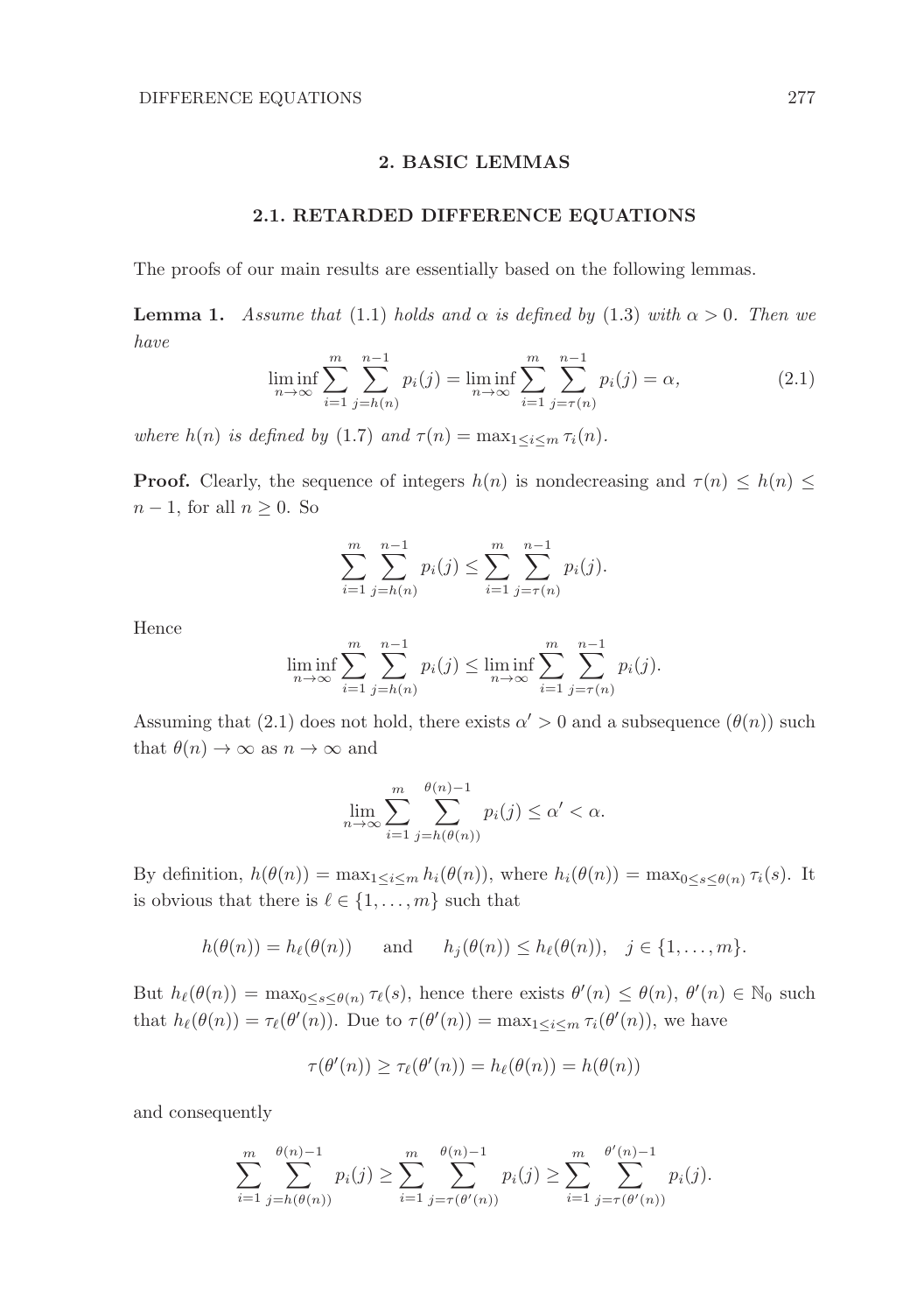It follows that  $\left(\sum_{i=1}^m \sum_{j=\tau(\theta'(n))}^{\theta'(n)-1} p_i(j)\right)_{n=\tau(\theta'(n))}^{\infty}$ is a bounded sequence, having a convergent subsequence, say

$$
\sum_{i=1}^{m} \sum_{j=\tau(\theta'(n_k))}^{\theta'(n_k)-1} p_i(j) \to c \le \alpha', \text{ as } k \to \infty
$$

which implies that

$$
\liminf_{n \to \infty} \sum_{i=1}^{m} \sum_{j=\tau(n)}^{n-1} p_i(j) \le \alpha' < \alpha.
$$

This contradicts (1.3).

The proof of the lemma is complete.

**Lemma 2.** Assume that (1.1) holds,  $\alpha$  is defined by (1.3) with  $0 < \alpha \leq 1/e$ , and  $x(n)$  is an eventually positive solution of  $(E)$ . Then we have

$$
\liminf_{n \to \infty} \frac{x(h(n))}{x(n)} \ge \lambda_0,\tag{2.2}
$$

where  $h(n)$  is defined by (1.7) and  $\lambda_0$  is the smaller root of the transcendental equation  $\lambda = e^{\alpha \lambda}$ .

**Proof.** Assume that  $(x(n))_{n>-\omega}$  is an eventually positive solution of  $(E)$ . Then there exists  $n_1 \geq -w$  such that  $x(n), x(\tau_i(n)) > 0$ , for all  $n \geq n_1$ . In view of this,  $Eq.(E)$  becomes

$$
\Delta x(n) = -\sum_{i=1}^{m} p_i(n) x(\tau_i(n)) \le 0, \quad \forall n \ge n_1,
$$

which means that  $(x(n))$  is an eventually nonincreasing sequence of positive numbers.

By the definition of  $\alpha$  and using Lemma 1, it is clear that there exists  $\varepsilon \in (0, \alpha)$ such that

$$
\sum_{i=1}^{m} \sum_{j=h(n)}^{n-1} p_i(j) \ge \alpha - \varepsilon \quad \text{for} \quad n \ge n(\varepsilon) \ge n_1.
$$

We will show that

$$
\liminf_{n \to \infty} \frac{x(h(n))}{x(n)} \ge \lambda_0(\varepsilon),\tag{2.3}
$$

where  $\lambda_0(\varepsilon)$  is the smaller root of the equation

$$
e^{(\alpha-\varepsilon)\lambda}=\lambda.
$$

Assume, for the sake of contradiction, that (2.3) is not valid. Then, there exists  $\varepsilon_0 > 0$ such that

$$
\frac{e^{(\alpha-\varepsilon)\gamma}}{\gamma} \ge 1 + \varepsilon_0,\tag{2.4}
$$

 $\Box$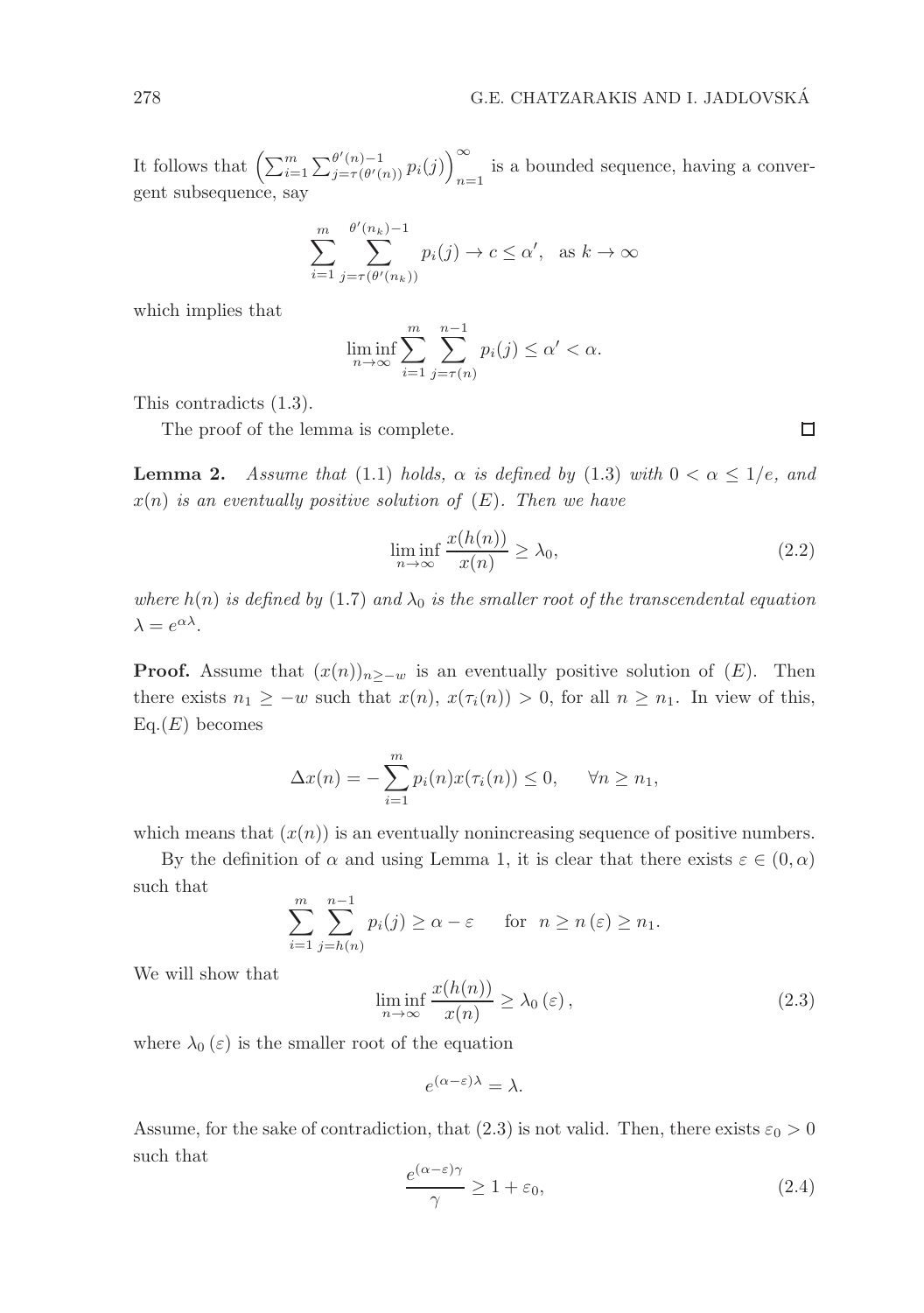where

$$
\gamma = \liminf_{n \to \infty} \frac{x(h(n))}{x(n)} < \lambda_0 \left( \varepsilon \right). \tag{2.5}
$$

On the other hand, for any  $\delta > 0$ , there exists  $n(\delta)$  such that

$$
\frac{x(h(n))}{x(n)} \ge \gamma - \delta \quad \text{for} \quad n \ge n(\delta). \tag{2.6}
$$

Dividing  $(E)$  by  $x(n)$ , we obtain

$$
\frac{\Delta x(n)}{x(n)} = -\sum_{i=1}^{m} p_i(n) \frac{x(\tau_i(n))}{x(n)}
$$
\n
$$
\leq -\frac{x(h(n))}{x(n)} \sum_{i=1}^{m} p_i(n) \leq -(\gamma - \delta) \sum_{i=1}^{m} p_i(n),
$$

or

$$
\frac{\Delta x(n)}{x(n)} \leq -(\gamma - \delta) \sum_{i=1}^{m} p_i(n).
$$

Summing up the last inequality from  $h(n)$  to  $n-1$ , we take

$$
\sum_{j=h(n)}^{n-1} \frac{\Delta x(j)}{x(j)} \le -(\gamma - \delta) \sum_{j=h(n)}^{n-1} \sum_{i=1}^{m} p_i(j) \le -(\gamma - \delta) (\alpha - \varepsilon).
$$
 (2.7)

But, since  $e^x \geq x+1$ ,  $\forall x > 0$ , we have

$$
\sum_{j=h(n)}^{n-1} \frac{\Delta x(j)}{x(j)} = \sum_{j=h(n)}^{n-1} \left( \frac{x(j+1)}{x(j)} - 1 \right)
$$
  
= 
$$
\sum_{j=h(n)}^{n-1} \exp \left( \ln \frac{x(j+1)}{x(j)} \right) - (n - h(n))
$$
  

$$
\geq \sum_{j=h(n)}^{n-1} \left( 1 + \ln \frac{x(j+1)}{x(j)} \right) - (n - h(n))
$$
  
= 
$$
(n - h(n)) + \sum_{j=h(n)}^{n-1} \ln \frac{x(j+1)}{x(j)} - (n - h(n))
$$
  
= 
$$
\sum_{j=h(n)}^{n-1} \ln \frac{x(j+1)}{x(j)} = \ln \frac{x(n)}{x(h(n))},
$$

or

$$
\sum_{j=h(n)}^{n-1} \frac{\Delta x(j)}{x(j)} \ge \ln \frac{x(n)}{x(h(n))}.
$$
 (2.8)

Combining  $(2.7)$  and  $(2.8)$ , we have

$$
\ln \frac{x(n)}{x(h(n))} \leq -(\gamma - \delta) (\alpha - \varepsilon),
$$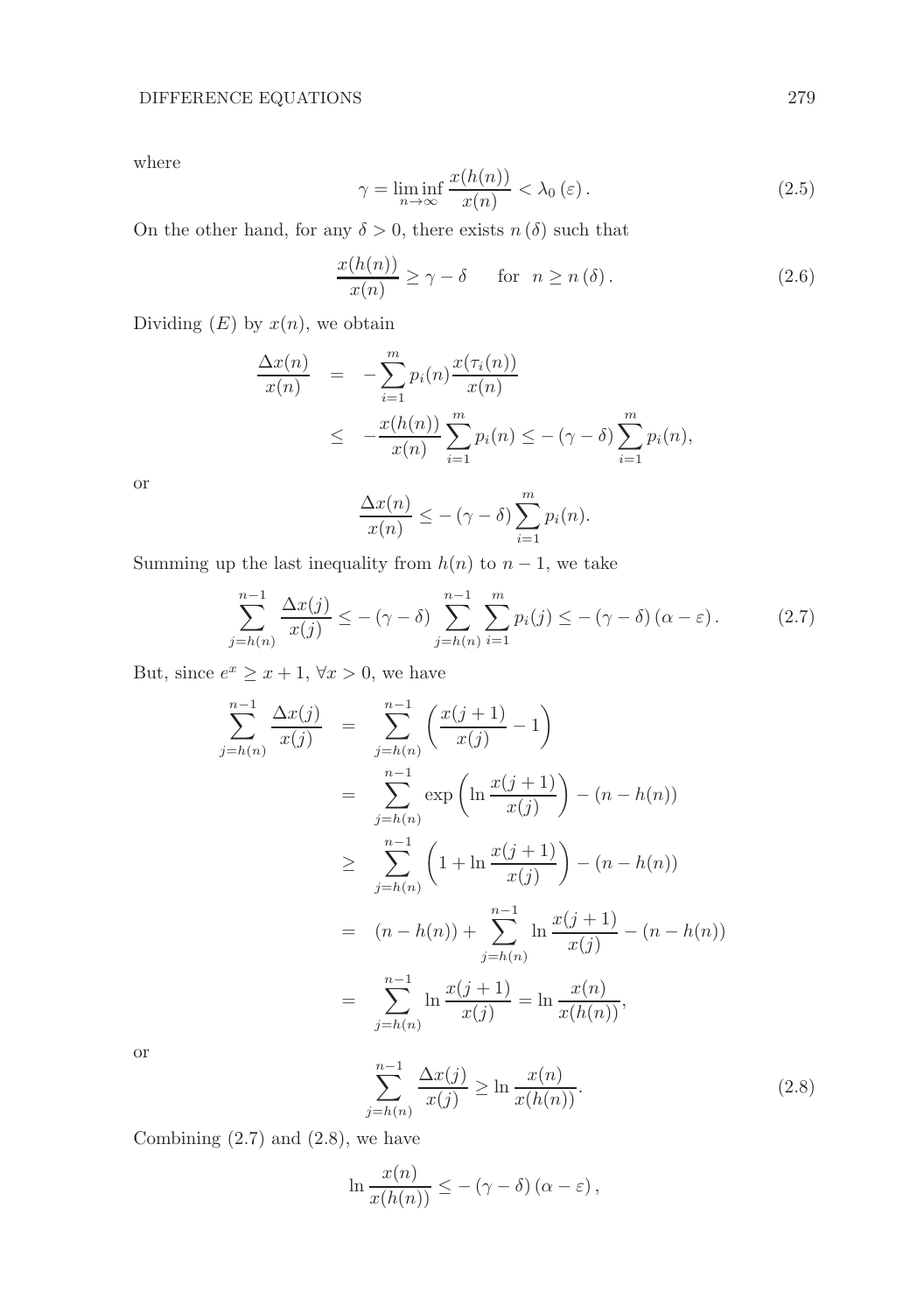i.e.,

$$
\frac{x(h(n))}{x(n)} \ge e^{(\gamma - \delta)(\alpha - \varepsilon)} \quad \text{for large } n.
$$

Therefore,

$$
\gamma = \liminf_{n \to \infty} \frac{x(h(n))}{x(n)} \ge e^{(\gamma - \delta)(\alpha - \varepsilon)},
$$

which, as  $\delta \to 0$ , implies

 $\gamma \geq e^{\gamma(\alpha-\varepsilon)}.$ 

Combining the last inequality with (2.4), we obtain

$$
\frac{e^{\gamma(\alpha-\varepsilon)}}{1+\varepsilon_0} \ge e^{\gamma(\alpha-\varepsilon)}
$$

which is not valid, since  $\varepsilon_0 > 0$ . Therefore  $(2.3)$  is true. Since  $\lambda_0(\varepsilon) \to \lambda_0$  as  $\varepsilon \to 0$ , (2.3) implies (2.2).

The proof of the lemma is complete.

The next lemma provides a lower estimate for the ratio  $x(n+1)/x(h(n))$ , in terms of the smaller root of  $d^2 - (1 - \alpha)d + \alpha^2/2 = 0$ . The proof of this lemma is similar to the proof of Lemma 2.1 in [7].

**Lemma 3.** Assume that (1.1) holds,  $h(n)$  is defined by (1.7),  $0 < \alpha \leq 1/e$  and  $x(n)$ is an eventually positive solution of  $(E)$ . Then

$$
\liminf_{n \to \infty} \frac{x(n+1)}{x(h(n))} \ge D(\alpha). \tag{2.9}
$$

# 2.2. ADVANCED DIFFERENCE EQUATIONS

Similar lemmas for the (dual) advanced difference equation  $(E')$ , easily, can be derived. The proofs of these lemmas are omitted, since they are quite similar to those of the corresponding lemmas, for the retarded equation.

**Lemma 4.** Assume that (1.2) holds and  $\beta$  is defined by (1.4) with  $\beta > 0$ . Then we have

$$
\liminf_{n \to \infty} \sum_{i=1}^{m} \sum_{j=n+1}^{\rho(n)} q_i(j) = \liminf_{n \to \infty} \sum_{i=1}^{m} \sum_{j=n+1}^{\sigma(n)} q_i(j) = \beta,
$$
\n(2.10)

where  $\rho(n)$  is defined by (1.15) and  $\sigma(n) = \min_{1 \leq i \leq m} \sigma_i(n)$ .

**Lemma 5.** Assume that (1.2) holds,  $\beta$  is defined by (1.4) with  $0 < \beta \leq 1/e$ , and  $x(n)$  is an eventually positive solution of  $(E')$ . Then we have

$$
\liminf_{n \to \infty} \frac{x(\rho(n))}{x(n)} \ge \lambda_0 \tag{2.11}
$$

 $\Box$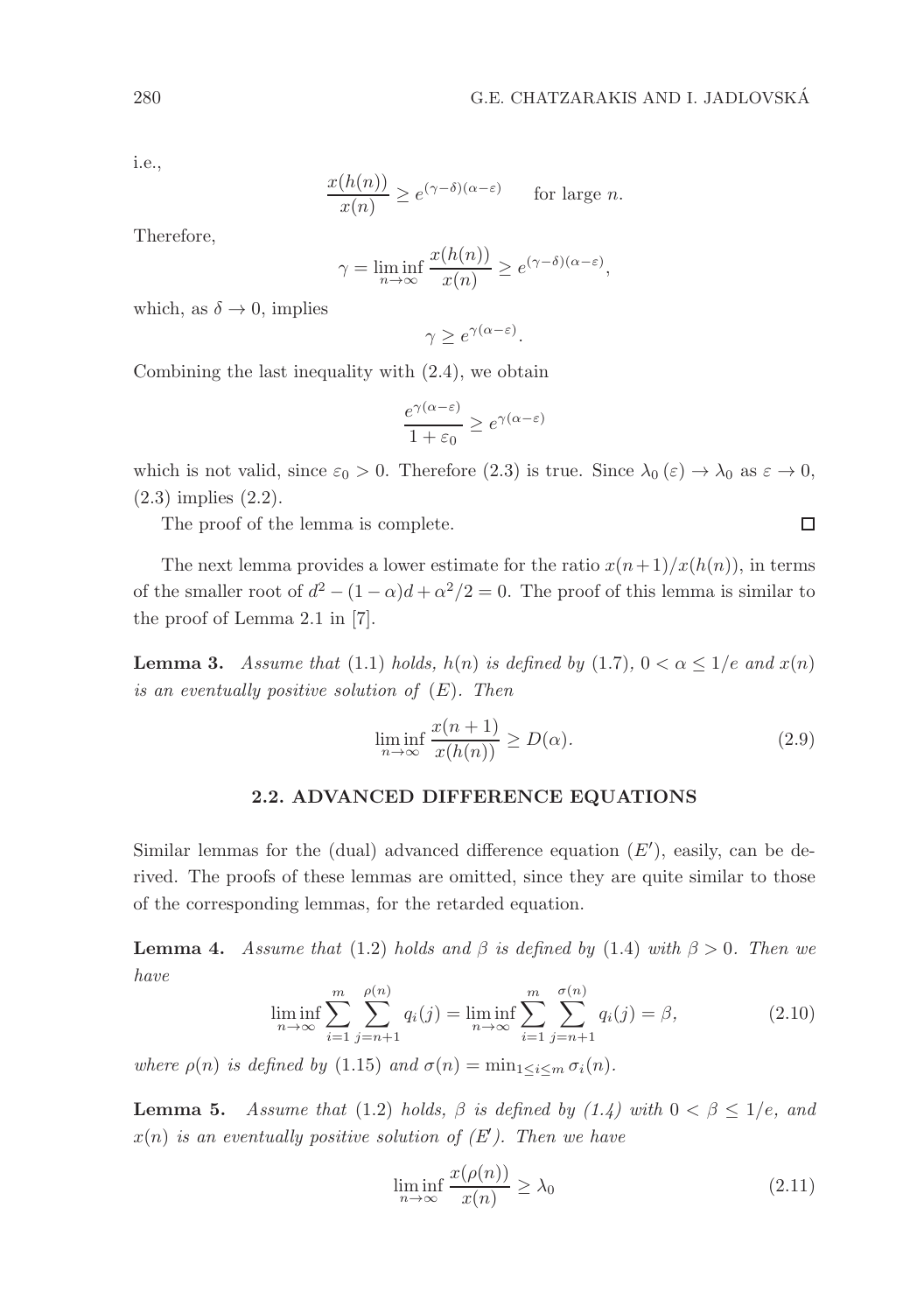where  $\rho(n)$  is defined by (1.15) and  $\lambda_0$  is the smaller root of the transcendental equation  $\lambda = e^{\beta \lambda}$ .

**Lemma 6.** Assume that (1.2) holds,  $\rho(n)$  is defined by (1.15),  $0 < \beta \leq 1/e$  and  $x(n)$  is an eventually positive solution of  $(E')$ . Then

$$
\liminf_{n \to \infty} \frac{x(n-1)}{x(\rho(n))} \ge D(\beta). \tag{2.12}
$$

#### 3. MAIN RESULTS

#### 3.1. RETARDED DIFFERENCE EQUATIONS

Based on Lemmas 1, 2 and 3, we further study  $(E)$  and derive new sufficient oscillation conditions, involving lim sup, which improve on all previously known results in the literature.

**Theorem 7.** Assume that  $(1.1)$ ,  $(1.8)$  hold, and  $h(n)$  is defined by  $(1.7)$ . If for some  $w \in \mathbb{N}$ 

$$
\limsup_{n \to \infty} \sum_{\ell=h(n)}^{n} \overline{P}(\ell) \exp\left(\sum_{j=\tau(\ell)}^{h(n)-1} \overline{P}(j) \prod_{i=\tau(j)}^{j-1} \frac{1}{1-\overline{R}_w(i)}\right) > 1,
$$
\n(3.1)

where

$$
\overline{R}_w(n) = \overline{P}(n) \left[ 1 + \sum_{\ell=\tau(n)}^{n-1} \overline{P}(\ell) \exp\left( \sum_{j=\tau(\ell)}^{n-1} \overline{P}(j) \prod_{i=\tau(j)}^{j-1} \frac{1}{1 - \overline{R}_{w-1}(i)} \right) \right]
$$
(3.2)

with  $\overline{R}_0(n) = \lambda_0 \overline{P}(n)$ ,  $\overline{P}(n) = \sum_{i=1}^m p_i(n)$  and  $\lambda_0$  be the smaller root of the transcendental equation  $\lambda = e^{\alpha \lambda}$ , then all solutions of  $(E)$  are oscillatory.

Proof. Assume, for the sake of contradiction, that there exists a nonoscillatory solution  $(x(n))_{n \geq -v}$  of  $(E)$ . Since  $(-x(n))_{n \geq -v}$  is also a solution of  $(E)$ , we can confine our discussion only to the case where  $x(n) > 0$ , for all large n. Let  $n_1 \geq -v$  be an integer such that  $x(n) > 0$ , for all  $n \geq n_1$ . Then, there exists  $n_2 \geq n_1$  such that  $x(\tau_i(n)) > 0$ , for all  $n \geq n_2$ . In view of this, Eq.(E) becomes

$$
\Delta x(n) = -\sum_{i=1}^{m} p_i(n) x(\tau_i(n)) \le 0, \text{ for all } n \ge n_2,
$$

which means that  $(x(n))$  is an eventually nonincreasing sequence of positive numbers.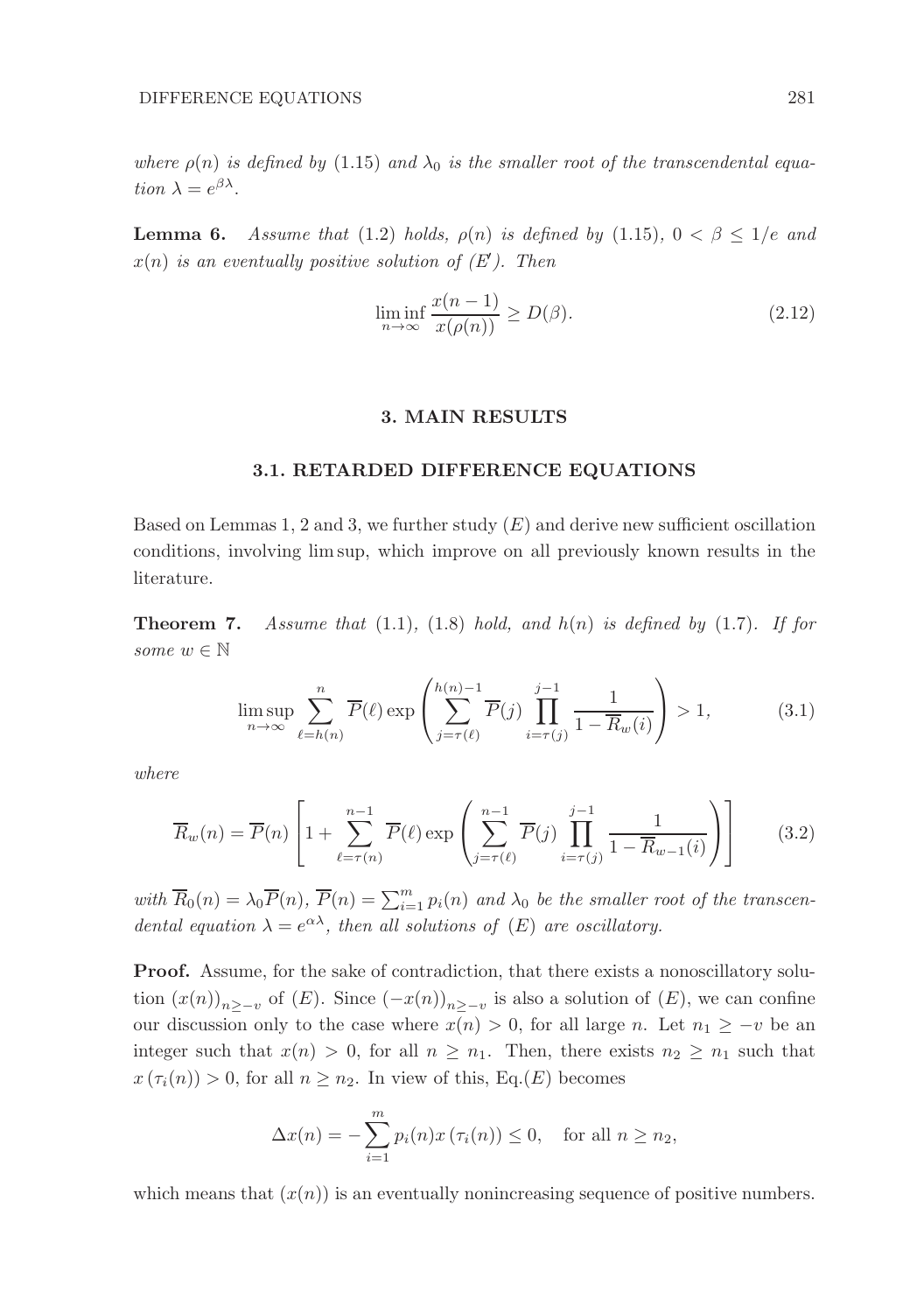Taking into account the fact that  $\tau_i(n) \leq h_i(n) \leq h(n)$ ,  $(E)$  implies that

$$
\Delta x(n) + \left(\sum_{i=1}^{m} p_i(n)\right) x(h(n)) \le 0,
$$

or

$$
\Delta x(n) + \overline{P}(n)x(h(n)) \le 0, \qquad n \ge n_2. \tag{3.3}
$$

On the other hand, by (2.2), for each  $\epsilon > 0$ , there exists a  $n(\epsilon)$  such that

$$
\frac{x(h(n))}{x(n)} > \lambda_0 - \epsilon, \quad \text{for all } n \ge n(\epsilon) \ge n_2.
$$
 (3.4)

Combining inequalities (3.3) and (3.4), we obtain

$$
\Delta x(n) + (\lambda_0 - \epsilon) \overline{P}(n) x(n) < 0, \quad n \ge n(\epsilon),
$$

or

$$
\Delta x(n) + \overline{R}_0(n, \epsilon) x(n) < 0, \quad n \ge n(\epsilon), \tag{3.5}
$$

where

$$
\overline{R}_0(n,\epsilon) = (\lambda_0 - \epsilon) \overline{P}(n).
$$

Applying the discrete Grönwall inequality in  $(3.5)$ , we have

$$
x(k) > x(n) \prod_{i=k}^{n-1} \frac{1}{1 - \overline{R}_0(i, \epsilon)}, \quad \text{for all } n \ge k \ge n(\epsilon). \tag{3.6}
$$

Now, dividing  $(E)$  by  $x(n)$  and summing up from k to  $n-1$ , we get

$$
\sum_{j=k}^{n-1} \frac{\Delta x(j)}{x(j)} = -\sum_{j=k}^{n-1} \sum_{i=1}^{m} p_i(j) \frac{x(\tau_i(j))}{x(j)}
$$

or

$$
\sum_{j=k}^{n-1} \frac{\Delta x(j)}{x(j)} \le -\sum_{j=k}^{n-1} \left( \sum_{i=1}^{m} p_i(j) \right) \frac{x(\tau(j))}{x(j)}
$$

i.e.,

$$
\sum_{j=k}^{n-1} \frac{\Delta x(j)}{x(j)} \le -\sum_{j=k}^{n-1} \overline{P}(j) \frac{x(\tau(j))}{x(j)}.
$$
 (3.7)

Also, since  $e^x \geq x+1$ ,  $x > 0$ , we have

$$
\sum_{j=k}^{n-1} \frac{\Delta x(j)}{x(j)} = \sum_{j=k}^{n-1} \left( \frac{x(j+1)}{x(j)} - 1 \right)
$$
  
= 
$$
\sum_{j=k}^{n-1} \left[ \exp \left( \ln \frac{x(j+1)}{x(j)} \right) - 1 \right]
$$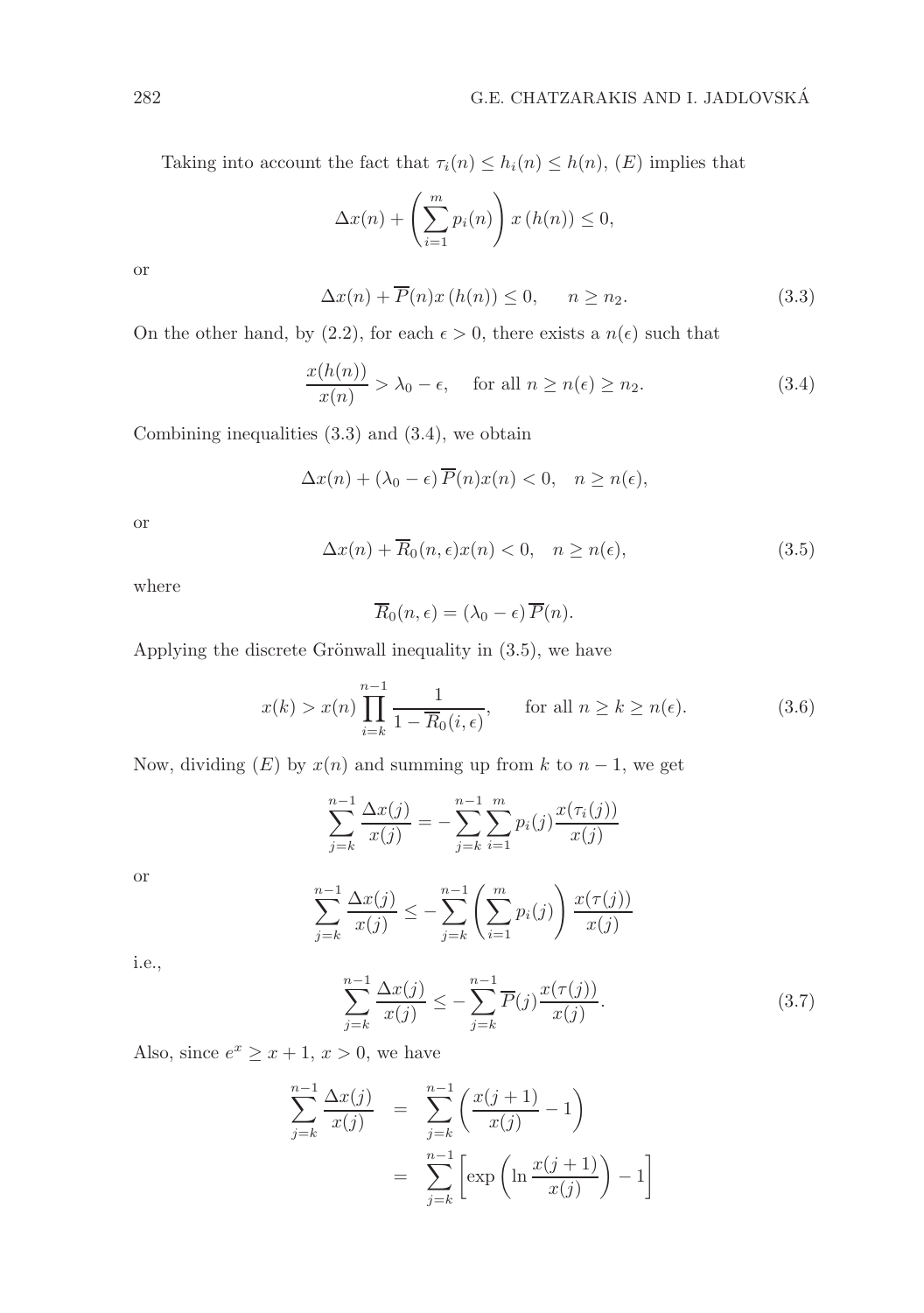$$
\geq \sum_{j=k}^{n-1} \left[ \ln \frac{x(j+1)}{x(j)} + 1 - 1 \right]
$$
  
= 
$$
\sum_{j=k}^{n-1} \ln \frac{x(j+1)}{x(j)} = \ln \frac{x(n)}{x(k)},
$$

or

$$
\sum_{j=k}^{n-1} \frac{\Delta x(j)}{x(j)} \ge \ln \frac{x(n)}{x(k)}.\tag{3.8}
$$

Combining inequalities (3.7) and (3.8), we obtain

$$
-\sum_{j=k}^{n-1} \overline{P}(j) \frac{x(\tau(j))}{x(j)} \ge \ln \frac{x(n)}{x(k)},
$$

or

$$
\ln \frac{x(k)}{x(n)} \ge \sum_{j=k}^{n-1} \overline{P}(j) \frac{x(\tau(j))}{x(j)}.
$$
\n(3.9)

Since  $\tau(j) < j$ , (3.6) implies

$$
x(\tau(j)) > x(j) \prod_{i=\tau(j)}^{j-1} \frac{1}{1 - \overline{R}_0(i, \epsilon)}.
$$
 (3.10)

In view of  $(3.10)$ ,  $(3.9)$  gives

$$
\ln \frac{x(k)}{x(n)} > \sum_{j=k}^{n-1} \overline{P}(j) \prod_{i=\tau(j)}^{j-1} \frac{1}{1 - \overline{R}_0(i, \epsilon)},
$$

or

$$
x(k) > x(n) \exp\left(\sum_{j=k}^{n-1} \overline{P}(j) \prod_{i=\tau(j)}^{j-1} \frac{1}{1 - \overline{R}_0(i, \epsilon)}\right).
$$
 (3.11)

Summing up  $(E)$  from  $\tau(n)$  to  $n-1$ , we have

$$
x(n) - x(\tau(n)) + \sum_{\ell=\tau(n)}^{n-1} \sum_{i=1}^{m} p_i(\ell) x(\tau_i(\ell)) = 0,
$$

or

$$
x(n) - x(\tau(n)) + \sum_{\ell=\tau(n)}^{n-1} \left( \sum_{i=1}^{m} p_i(\ell) \right) x(\tau(\ell)) \le 0,
$$

i.e.,

$$
x(n) - x(\tau(n)) + \sum_{\ell=\tau(n)}^{n-1} \overline{P}(\ell)x(\tau(\ell)) \le 0.
$$
 (3.12)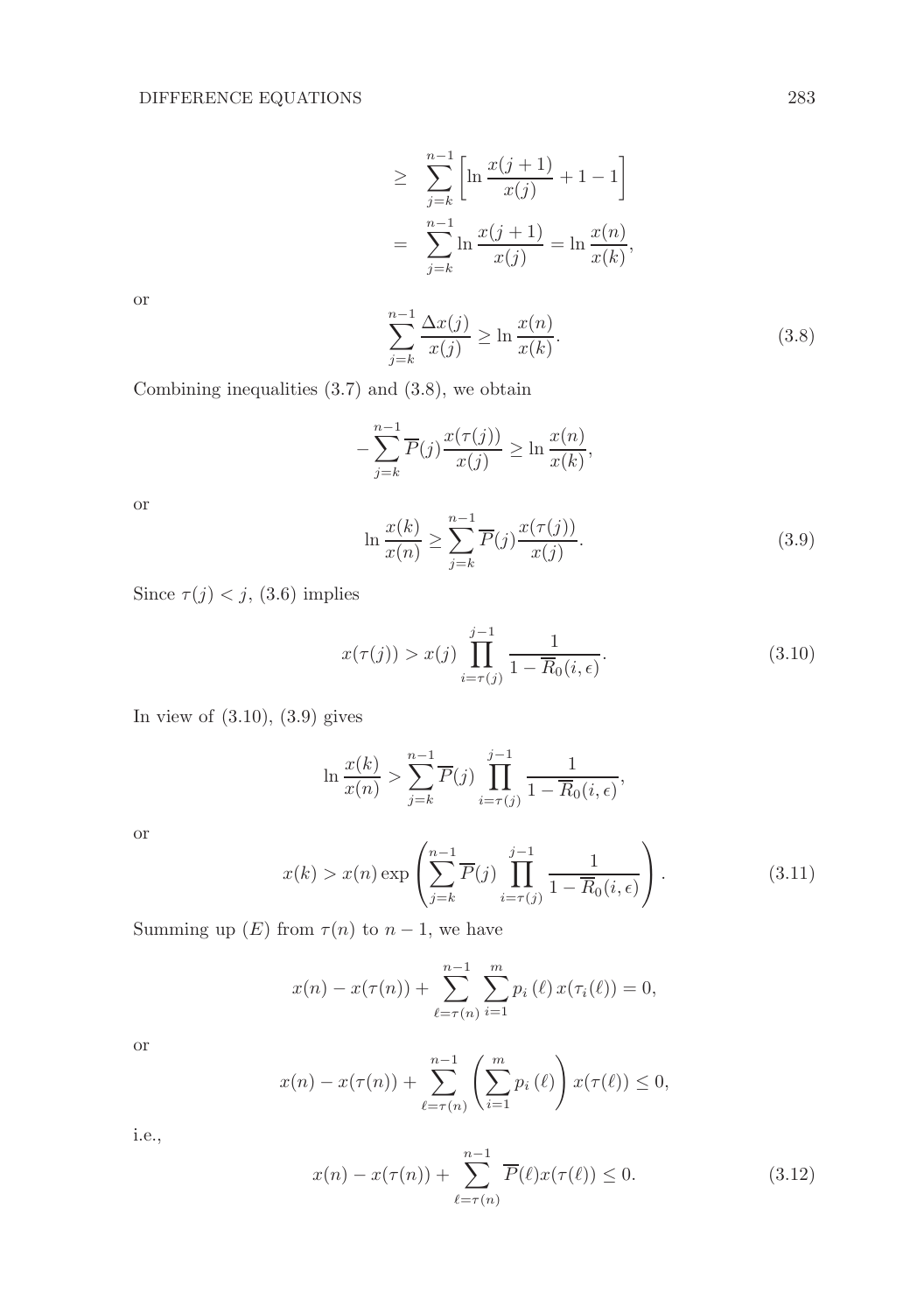Since  $\tau(\ell) \leq h(\ell) \leq h(n) < n$ , (3.11) implies that

$$
x(\tau(\ell)) > x(n) \exp\left(\sum_{j=\tau(\ell)}^{n-1} \overline{P}(j) \prod_{i=\tau(j)}^{j-1} \frac{1}{1 - \overline{R}_0(i, \epsilon)}\right).
$$
 (3.13)

Combining  $(3.12)$  and  $(3.13)$ , we have

$$
x(n) - x(\tau(n)) + x(n) \sum_{\ell=\tau(n)}^{n-1} \overline{P}(\ell) \exp\left(\sum_{j=\tau(\ell)}^{n-1} \overline{P}(j) \prod_{i=\tau(j)}^{j-1} \frac{1}{1 - \overline{R}_0(i, \epsilon)}\right) < 0.
$$

Multiplying the last inequality by  $\overline{P}(n)$ , we take

$$
\overline{P}(n)x(n) - \overline{P}(n)x(\tau(n))
$$
  
+ 
$$
\overline{P}(n)x(n) \sum_{\ell=\tau(n)}^{n-1} \overline{P}(\ell) \exp\left(\sum_{j=\tau(\ell)}^{n-1} \overline{P}(j) \prod_{i=\tau(j)}^{j-1} \frac{1}{1 - \overline{R}_0(i,\epsilon)}\right) < 0. \quad (3.14)
$$

Furthermore,

$$
\Delta x(n) = -\sum_{i=1}^{m} p_i(n) x(\tau_i(n)) \leq -x(\tau(n)) \sum_{i=1}^{m} p_i(n),
$$

i.e.,

$$
\Delta x(n) \leq -\overline{P}(n)x(\tau(n)).
$$

In view of this, (3.14) gives

$$
\Delta x(n) + \overline{P}(n)x(n) + \overline{P}(n)x(n) \sum_{\ell=\tau(n)}^{n-1} \overline{P}(\ell) \exp\left(\sum_{j=\tau(\ell)}^{n-1} \overline{P}(j) \prod_{i=\tau(j)}^{j-1} \frac{1}{1 - \overline{R}_0(i, \epsilon)}\right) < 0,
$$

or

$$
\Delta x(n) + \overline{P}(n) \left[ 1 + \sum_{\ell=\tau(n)}^{n-1} \overline{P}(\ell) \exp \left( \sum_{j=\tau(\ell)}^{n-1} \overline{P}(j) \prod_{i=\tau(j)}^{j-1} \frac{1}{1 - \overline{R}_0(i, \epsilon)} \right) \right] x(n) < 0.
$$

Therefore

$$
\Delta x(n) + \overline{R}_1(n, \epsilon) x(n) < 0,\tag{3.15}
$$

where

$$
\overline{R}_1(n,\epsilon) = \overline{P}(n) \left[ 1 + \sum_{\ell=\tau(n)}^{n-1} \overline{P}(\ell) \exp \left( \sum_{j=\tau(\ell)}^{n-1} \overline{P}(j) \prod_{i=\tau(j)}^{j-1} \frac{1}{1 - \overline{R}_0(i,\epsilon)} \right) \right].
$$

Repeating the above argument, where (3.15) is used instead of (3.5), leads to a new estimate

$$
\Delta x(n) + \overline{R}_2(n, \epsilon) x(n) < 0,
$$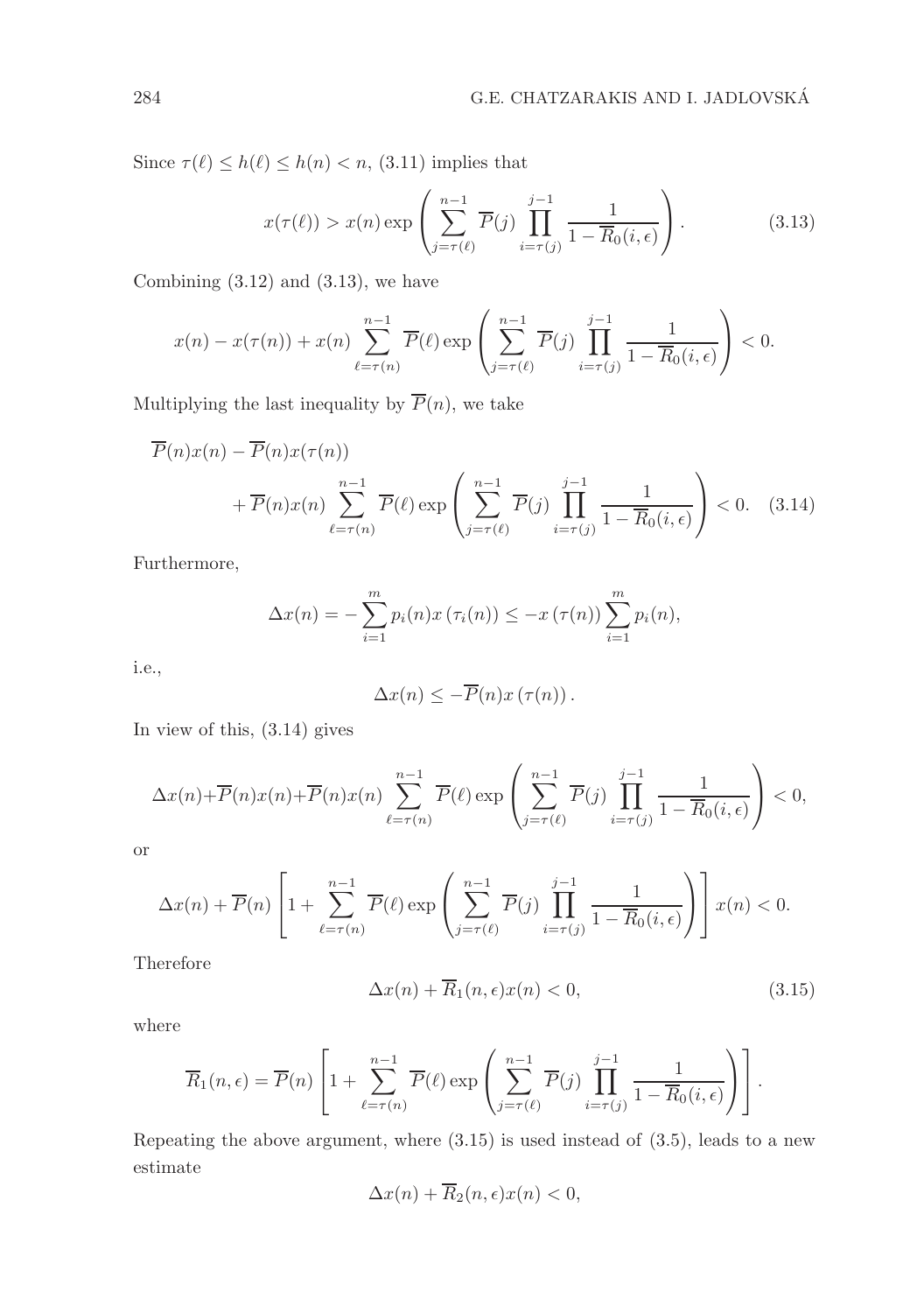where

$$
\overline{R}_2(n,\epsilon) = \overline{P}(n) \left[ 1 + \sum_{\ell=\tau(n)}^{n-1} \overline{P}(\ell) \exp \left( \sum_{j=\tau(\ell)}^{n-1} \overline{P}(j) \prod_{i=\tau(j)}^{j-1} \frac{1}{1 - \overline{R}_1(i,\epsilon)} \right) \right].
$$

By induction, we get

$$
\Delta x(n) + \overline{R}_w(n, \epsilon) x(n) < 0, \quad (w \in \mathbb{N}) \tag{3.16}
$$

where

$$
\overline{R}_{w}(n,\epsilon) = \overline{P}(n) \left[ 1 + \sum_{\ell=\tau(n)}^{n-1} \overline{P}(\ell) \exp \left( \sum_{j=\tau(\ell)}^{n-1} \overline{P}(j) \prod_{i=\tau(j)}^{j-1} \frac{1}{1 - \overline{R}_{w-1}(i,\epsilon)} \right) \right]
$$

and

$$
x(\tau(\ell)) > x(h(n)) \exp\left(\sum_{j=\tau(\ell)}^{h(n)-1} \overline{P}(j) \prod_{i=\tau(j)}^{j-1} \frac{1}{1 - \overline{R}_w(i,\epsilon)}\right).
$$
(3.17)

Summing up  $(E)$  from  $h(n)$  to n, we have

$$
x(n + 1) - x(h(n)) + \sum_{\ell=h(n)}^{n} \sum_{i=1}^{m} p_i(\ell) x(\tau_i(\ell)) = 0,
$$

or

$$
x(n + 1) - x(h(n)) + \sum_{\ell=h(n)}^{n} \left( \sum_{i=1}^{m} p_i(\ell) \right) x(\tau(\ell)) \le 0,
$$

i.e.,

$$
x(n + 1) - x(h(n)) + \sum_{\ell=h(n)}^{n} \overline{P}(\ell) x(\tau(\ell)) \leq 0.
$$

Using (3.17), the last inequality gives

$$
x(n+1) - x(h(n))
$$
  
+ 
$$
x(h(n)) \sum_{\ell=h(n)}^{n} \overline{P}(\ell) \exp\left(\sum_{j=\tau(\ell)}^{h(n)-1} \overline{P}(j) \prod_{i=\tau(j)}^{j-1} \frac{1}{1 - \overline{R}_w(i,\epsilon)}\right) < 0. \quad (3.18)
$$

The inequality is still valid, if we omit the term  $x(n + 1) > 0$ , in the left-hand side:

$$
-x(h(n)) + x(h(n)) \sum_{\ell=h(n)}^{n} \overline{P}(\ell) \exp\left(\sum_{j=\tau(\ell)}^{h(n)-1} \overline{P}(j) \prod_{i=\tau(j)}^{j-1} \frac{1}{1 - \overline{R}_w(i,\epsilon)}\right) < 0.
$$

This implies

$$
x(h(n))\left[\sum_{\ell=h(n)}^{n} \overline{P}(\ell) \exp\left(\sum_{j=\tau(\ell)}^{h(n)-1} \overline{P}(j) \prod_{i=\tau(j)}^{j-1} \frac{1}{1-\overline{R}_{w}(i,\epsilon)}\right)-1\right] < 0,
$$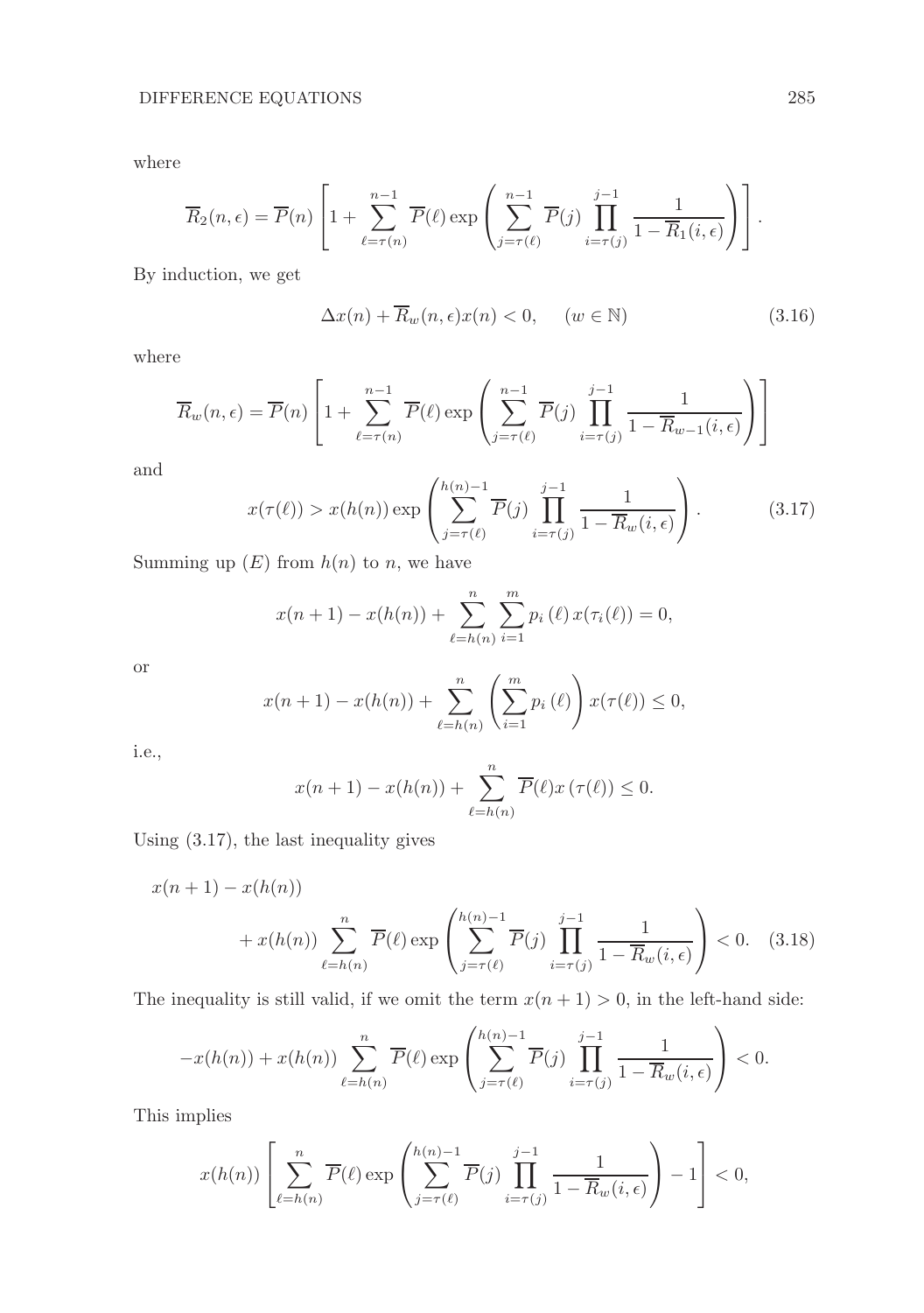i.e.,

$$
\limsup_{n \to \infty} \sum_{\ell=h(n)}^{n} \overline{P}(\ell) \exp\left(\sum_{j=\tau(\ell)}^{h(n)-1} \overline{P}(j) \prod_{i=\tau(j)}^{j-1} \frac{1}{1-\overline{R}_w(i,\epsilon)}\right) \le 1.
$$

Since  $\epsilon$  may be taken arbitrarily small, this inequality contradicts (3.1).

The proof of the theorem is complete.

**Theorem 8.** Assume that (1.1), (1.8) hold, h(n) is defined by (1.7) and  $\alpha$  by (1.3), with  $0 < \alpha \leq 1/e$ . If for some  $w \in \mathbb{N}$ 

$$
\limsup_{n \to \infty} \sum_{\ell=h(n)}^{n} \overline{P}(\ell) \exp\left(\sum_{j=\tau(\ell)}^{h(n)-1} \overline{P}(j) \prod_{i=\tau(j)}^{j-1} \frac{1}{1-\overline{R}_w(i)}\right) > 1 - D(\alpha), \quad (3.19)
$$

where  $\overline{R}_w(n)$  is defined by (3.2), then all solutions of  $(E)$  are oscillatory.

**Proof.** Assume, for the sake of contradiction, that  $(x(n))_{n>-v}$  is a nonoscillatory solution of  $(E)$ . Since  $(-x(n))_{n \geq -v}$  is also a solution of  $(E)$ , we can confine our discussion only to the case where  $x(n) > 0$ , for all large n. Then, as in the proof of Theorem 7, for sufficiently large  $n$ ,  $(3.18)$  is satisfied, i.e.,

$$
x(n+1) - x(h(n)) + x(h(n)) \sum_{\ell=h(n)}^{n} \overline{P}(\ell) \exp\left(\sum_{j=\tau(\ell)}^{h(n)-1} \overline{P}(j) \prod_{i=\tau(j)}^{j-1} \frac{1}{1 - \overline{R}_w(i,\epsilon)}\right) < 0.
$$

That is,

$$
\sum_{\ell=h(n)}^n \overline{P}(\ell) \exp\left(\sum_{j=\tau(\ell)}^{h(n)-1} \overline{P}(j) \prod_{i=\tau(j)}^{j-1} \frac{1}{1-\overline{R}_w(i,\epsilon)}\right) < 1 - \frac{x(n+1)}{x(h(n))},
$$

which gives

$$
\limsup_{n \to \infty} \sum_{\ell=h(n)}^{n} \overline{P}(\ell) \exp\left(\sum_{j=\tau(\ell)}^{h(n)-1} \overline{P}(j) \prod_{i=\tau(j)}^{j-1} \frac{1}{1-\overline{R}_w(i,\epsilon)}\right) \le 1 - \liminf_{n \to \infty} \frac{x(n+1)}{x(h(n))}.
$$

Since  $0 < \alpha \leq 1/e$ , by Lemma 3, inequality (2.9) holds. So the last inequality leads to

$$
\limsup_{n \to \infty} \sum_{\ell=h(n)}^{n} \overline{P}(\ell) \exp \left( \sum_{j=\tau(\ell)}^{h(n)-1} \overline{P}(j) \prod_{i=\tau(j)}^{j-1} \frac{1}{1-\overline{R}_w(i,\epsilon)} \right) \leq 1-D(\alpha).
$$

Since  $\epsilon$  may be taken arbitrarily small, this inequality contradicts (3.19).

The proof of the theorem is complete.

Remark 9. It is clear that the left-hand sides of both conditions (3.1) and (3.19) are identical, also the right-hand side of condition (3.19) reduces to (3.1) in case that

 $\Box$ 

 $\Box$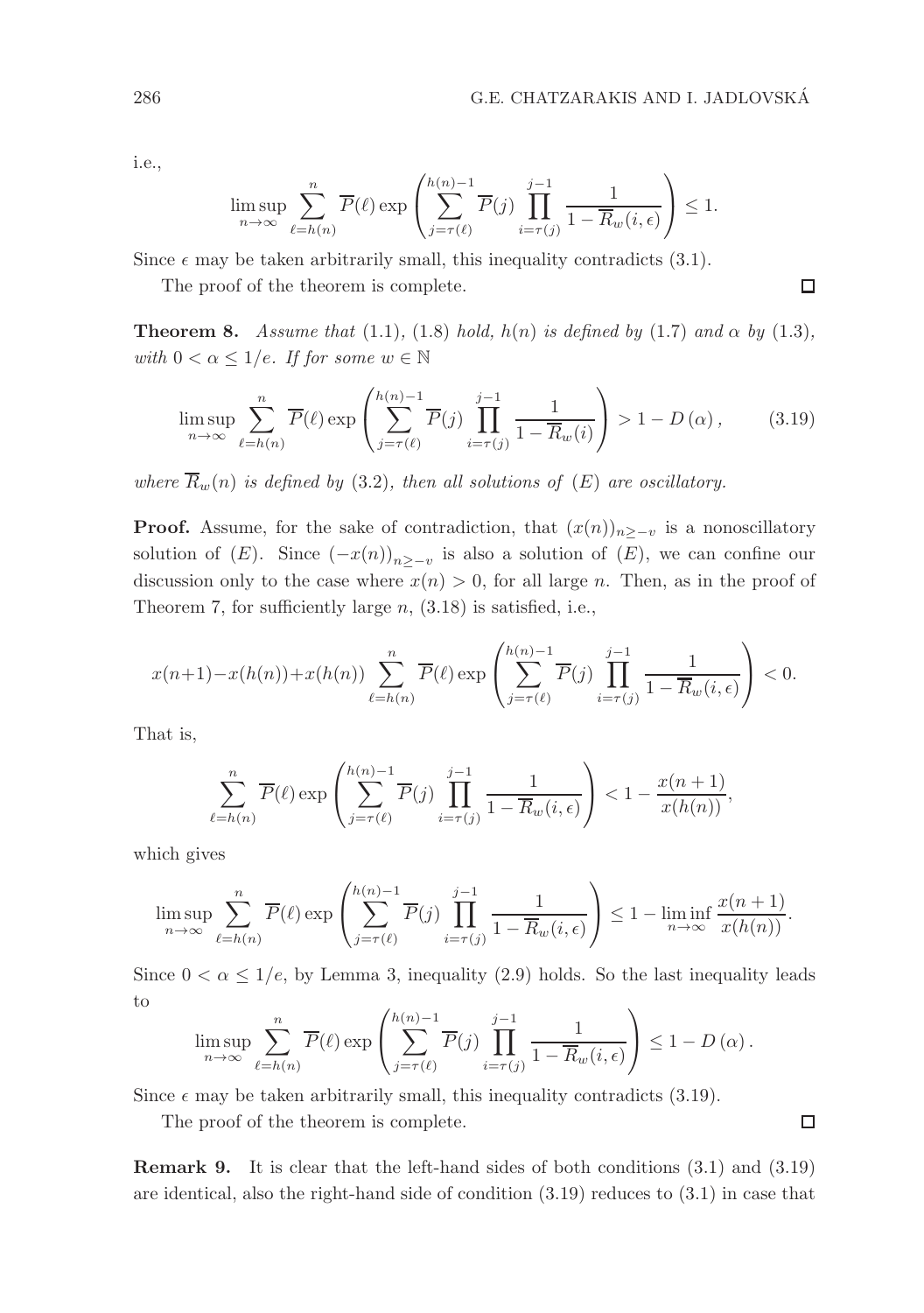$\alpha = 0$ . So it seems that Theorem 8 is the same as Theorem 7 when  $\alpha = 0$ . However, one may notice that condition  $0 < \alpha \leq 1/e$  is required in Theorem 8 but not in Theorem 7.

**Theorem 10.** Assume that (1.1), (1.8) hold, h(n) is defined by (1.7) and  $\alpha$  by (1.3), with  $0 < \alpha \leq 1/e$ . If for some  $w \in \mathbb{N}$ 

$$
\limsup_{n \to \infty} \sum_{\ell=h(n)}^{n} \overline{P}(\ell) \exp\left(\sum_{j=\tau(\ell)}^{n} \overline{P}(j) \prod_{i=\tau(j)}^{j-1} \frac{1}{1-\overline{R}_w(i)}\right) > \frac{1}{D(\alpha)} - 1, \quad (3.20)
$$

where  $\overline{R}_w(n)$  is defined by (3.2), then all solutions of (E) are oscillatory.

**Proof.** Assume, for the sake of contradiction, that  $(x(n))_{n\geq -v}$  is an eventually positive solution of  $(E)$ . Then, as in the proof of Theorem 7,  $(3.17)$  is satisfied, i.e.,

$$
x(\tau(\ell)) > x(h(n)) \exp \left( \sum_{j=\tau(\ell)}^{h(n)-1} \overline{P}(j) \prod_{i=\tau(j)}^{j-1} \frac{1}{1 - \overline{R}_w(i,\epsilon)} \right).
$$

Therefore, for a sufficiently large  $n$ , we have

$$
x(\tau(\ell)) > x(n+1) \exp\left(\sum_{j=\tau(\ell)}^{n} \overline{P}(j) \prod_{i=\tau(j)}^{j-1} \frac{1}{1 - \overline{R}_w(i, \epsilon)}\right).
$$
 (3.21)

Summing up  $(E)$  from  $h(n)$  to n, we have

$$
x(n + 1) - x(h(n)) + \sum_{\ell=h(n)}^{n} \sum_{i=1}^{m} p_i(\ell) x(\tau_i(\ell)) = 0,
$$

or

$$
x(n + 1) - x(h(n)) + \sum_{\ell=h(n)}^{n} \left( \sum_{i=1}^{m} p_i(\ell) \right) x(\tau(\ell)) \leq 0,
$$

i.e.,

$$
x(n + 1) - x(h(n)) + \sum_{\ell=h(n)}^{n} \overline{P}(\ell) x(\tau(\ell)) \leq 0.
$$

In view of (3.21), the last inequality gives

$$
x(n+1) - x(h(n)) + \sum_{\ell=h(n)}^{n} \overline{P}(\ell) x(n+1) \exp\left(\sum_{j=\tau(\ell)}^{n} \overline{P}(j) \prod_{i=\tau(j)}^{j-1} \frac{1}{1-\overline{R}_w(i,\epsilon)}\right) < 0,
$$

or

$$
x(n+1)-x(h(n))+x(h(n))\sum_{\ell=h(n)}^n \overline{P}(\ell)\frac{x(n+1)}{x(h(n))}\exp\left(\sum_{j=\tau(\ell)}^n \overline{P}(j)\prod_{i=\tau(j)}^{j-1}\frac{1}{1-\overline{R}_w(i,\epsilon)}\right)<0,
$$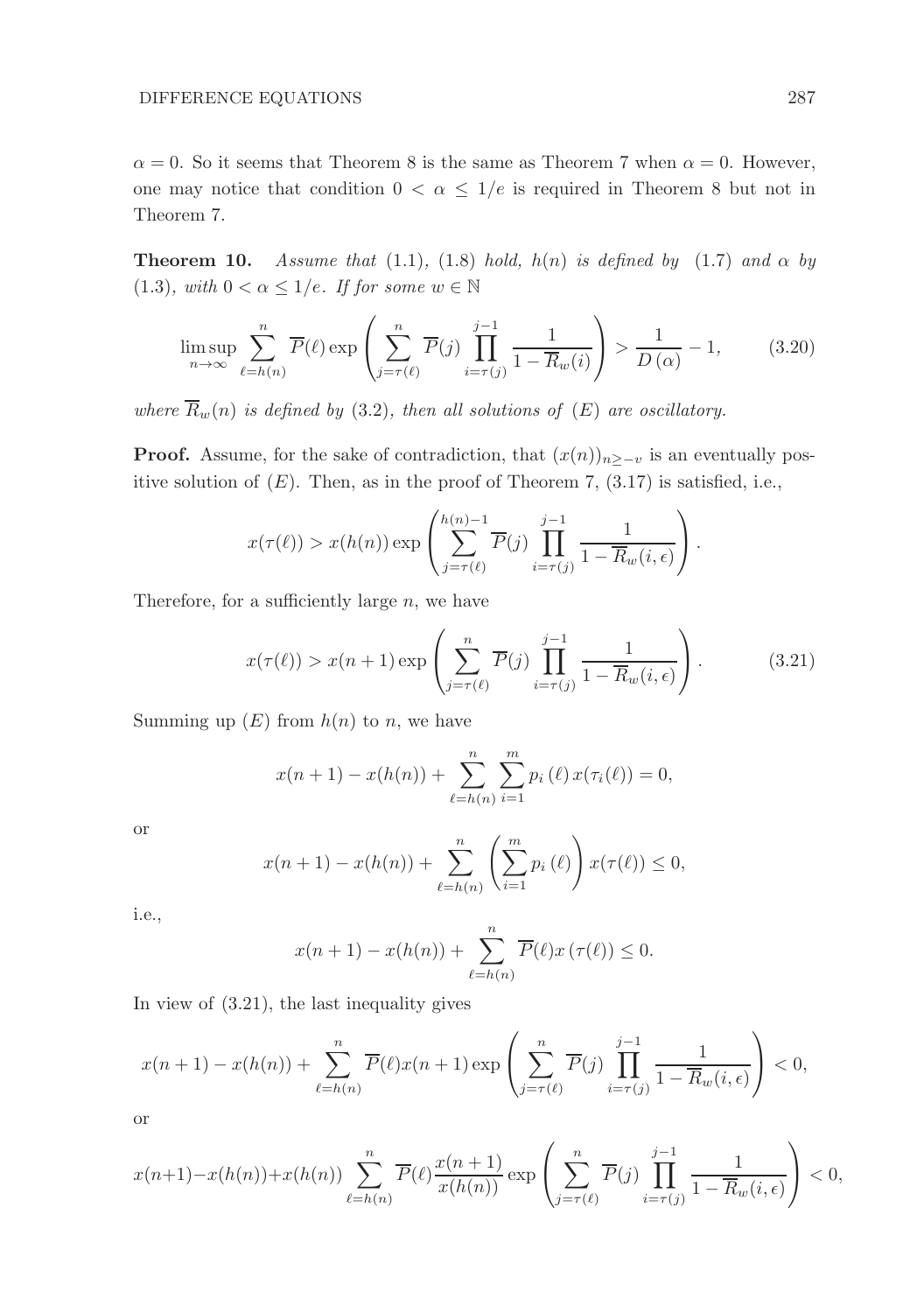□

or

$$
x(n+1)+x(h(n))\left[\frac{x(n+1)}{x(h(n))}\sum_{\ell=h(n)}^{n}\overline{P}(\ell)\exp\left(\sum_{j=\tau(\ell)}^{n}\overline{P}(j)\prod_{i=\tau(j)}^{j-1}\frac{1}{1-\overline{R}_{w}(i,\epsilon)}\right)-1\right]<0.
$$

Thus, for all sufficiently large  $n$ , it holds

$$
\sum_{\ell=h(n)}^n \overline{P}(\ell) \exp\left(\sum_{j=\tau(\ell)}^n \overline{P}(j) \prod_{i=\tau(j)}^{j-1} \frac{1}{1-\overline{R}_w(i,\epsilon)}\right) < \frac{x(h(n))}{x(n+1)} - 1.
$$

Letting  $n \to \infty$ , we take

$$
\limsup_{n \to \infty} \sum_{\ell=h(n)}^n \overline{P}(\ell) \exp\left(\sum_{j=\tau(\ell)}^n \overline{P}(j) \prod_{i=\tau(j)}^{j-1} \frac{1}{1-\overline{R}_w(i,\epsilon)}\right) \le \limsup_{n \to \infty} \frac{x(h(n))}{x(n+1)} - 1.
$$

Since  $0 < \alpha \leq 1/e$ , by Lemma 3, inequality (2.9) holds. So the last inequality leads to

$$
\limsup_{n \to \infty} \sum_{\ell=h(n)}^{n} \overline{P}(\ell) \exp\left(\sum_{j=\tau(\ell)}^{n} \overline{P}(j) \prod_{i=\tau(j)}^{j-1} \frac{1}{1-\overline{R}_w(i,\epsilon)}\right) \le \frac{1}{D(\alpha)} - 1.
$$

Since  $\epsilon$  may be taken arbitrarily small, this inequality contradicts (3.20).

The proof of the theorem is complete.

**Remark 11.** If  $R_w(n, \epsilon) \geq 1$ , then (3.16) guarantees that all solutions of  $(E)$  are oscillatory. In fact, (3.16) gives

$$
\Delta x(n) + x(n) \le 0
$$

which means that  $x(n + 1) \leq 0$ . This contradics  $x(n) > 0$ , for all  $n \geq n_2$ . Thus, in Theorems 7, 8 and 10 we consider only the case  $R_w(n)$  < 1. Another conclusion, that can be drawn from the above, is that if at some point through the iterative process, we get a value of w, for which  $R_w(n) \geq 1$ , then the process terminates, since in any case, all solutions of  $(E)$  will be oscillatory. The value of w, that is the number of iterations, obviously, depends on the coefficients  $p_i(n)$  and the form of the non-monotone arguments  $\tau_i(n)$ .

# 3.2. ADVANCED DIFFERENCE EQUATIONS

Based on Lemmas 4, 5 and 6, similar oscillation theorems for the (dual) advanced difference equation  $(E')$  can be derived easily. The proofs of these theorems are omitted, since they are quite similar to the proofs for a retarded equation.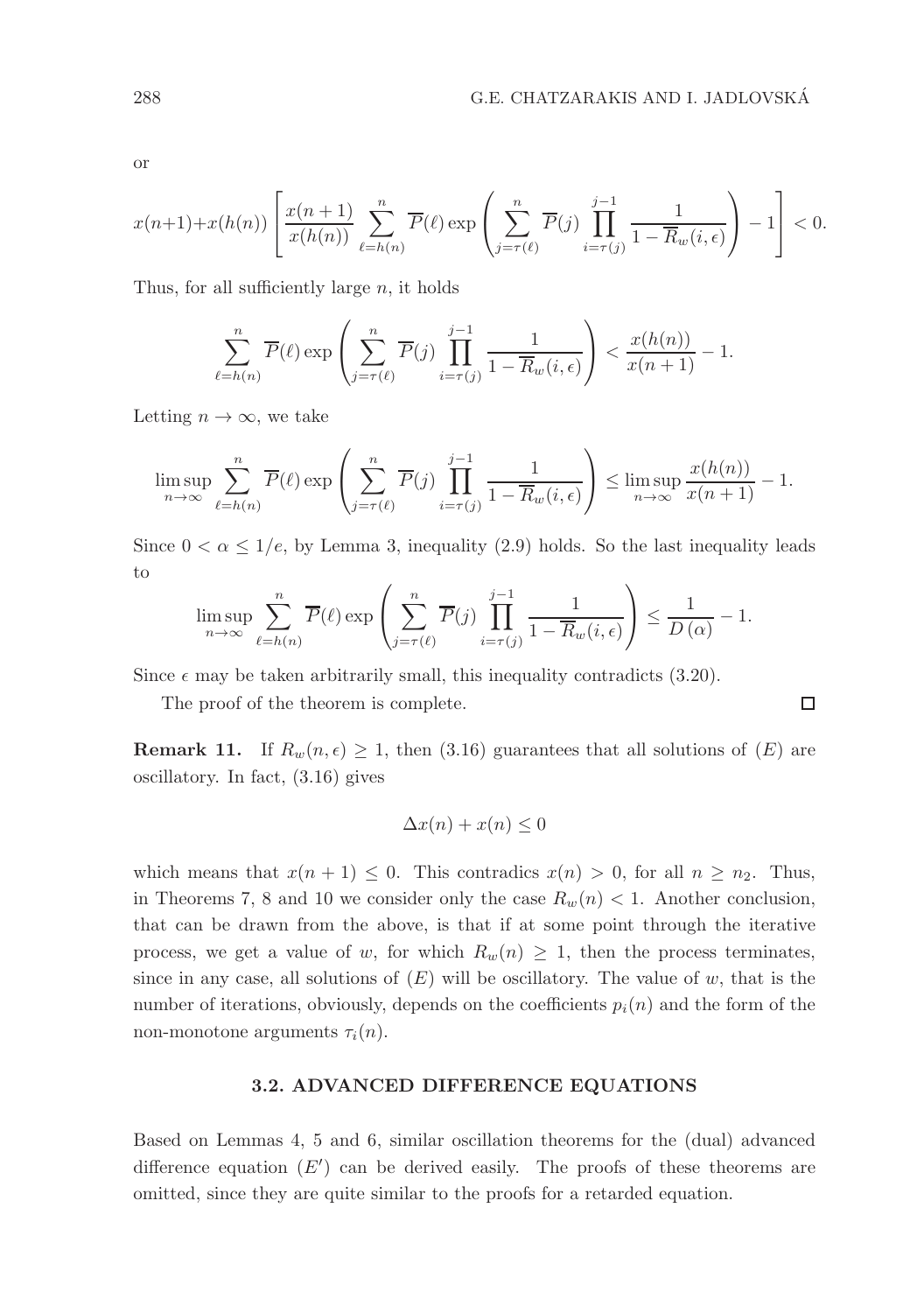#### DIFFERENCE EQUATIONS 289

**Theorem 12.** Assume that (1.2), (1.16) hold, and  $\rho(n)$  is defined by (1.15). If for some  $w \in \mathbb{N}$ 

$$
\limsup_{n \to \infty} \sum_{\ell=n}^{\rho(n)} \overline{Q}(\ell) \exp\left(\sum_{j=\rho(n)+1}^{\sigma(\ell)} \overline{Q}(j) \prod_{i=j+1}^{\sigma(j)} \frac{1}{1 - \overline{\Phi}_w(i)}\right) > 1, \quad (3.22)
$$

where

$$
\overline{\Phi}_w(n) = \overline{Q}(n) \left[ 1 + \sum_{\ell=n+1}^{\sigma(n)} \overline{Q}(\ell) \exp\left( \sum_{j=n+1}^{\sigma(\ell)} \overline{Q}(j) \prod_{i=j+1}^{\sigma(j)} \frac{1}{1 - \overline{\Phi}_{w-1}(i)} \right) \right]
$$
(3.23)

with  $\overline{\Phi}_0(n) = \lambda_0 \overline{Q}(n)$ ,  $\overline{Q}(n) = \sum_{i=1}^m q_i(n)$  and  $\lambda_0$  be the smaller root of the transcendental equation  $\lambda = e^{\beta \lambda}$ , then all solutions of  $(E')$  are oscillatory.

**Theorem 13.** Assume that (1.2), (1.16) hold,  $\rho(n)$  is defined by (1.15) and  $\beta$  by (1.4), with  $0 < \beta \leq 1/e$ . If for some  $w \in \mathbb{N}$ 

$$
\limsup_{n \to \infty} \sum_{\ell=n}^{\rho(n)} \overline{Q}(\ell) \exp\left(\sum_{j=\rho(n)+1}^{\sigma(\ell)} \overline{Q}(j) \prod_{i=j+1}^{\sigma(j)} \frac{1}{1 - \overline{\Phi}_w(i)}\right) > 1 - D(\beta), \quad (3.24)
$$

where  $\Phi_w(n)$  is defined by (3.23), then all solutions of  $(E')$  are oscillatory.

**Theorem 14.** Assume that (1.2) and (1.16) hold,  $\rho(n)$  is defined by (1.15) and  $\beta$ by (1.4), with  $0 < \beta \leq 1/e$ . If for some  $w \in \mathbb{N}$ 

$$
\limsup_{n \to \infty} \sum_{\ell=n}^{\rho(n)} \overline{Q}(\ell) \exp\left(\sum_{j=n}^{\sigma(\ell)} \overline{Q}(j) \prod_{i=j+1}^{\sigma(j)} \frac{1}{1 - \overline{\Phi}_w(i)}\right) > \frac{1}{D(\beta)} - 1, \tag{3.25}
$$

where  $\Phi_w(n)$  is defined by (3.23), then all solutions of  $(E')$  are oscillatory.

Remark 15. Similar comments to those in Remark 11, can be made for Theorems 12, 13 and 14, concerning equation  $(E')$ .

#### 3.3. DIFFERENCE INEQUALITIES

Slightly modifying the proofs of Theorems 7, 8, 10 and  $12-14$ , we can establish the following result on deviating difference inequalities.

**Theorem 16.** Assume that all conditions of Theorem  $\frac{7}{12}$  or  $\frac{8}{13}$  or 10  $\frac{14}{14}$ hold. Then

 $(i)$  the retarded [advanced] difference inequality

$$
\Delta x(n) + \sum_{i=1}^m p_i(n) x(\tau_i(n)) \leq 0, \quad n \in \mathbb{N}_0 \left[\nabla x(n) - \sum_{i=1}^m q_i(n) x(\sigma_i(n)) \geq 0, \quad n \in \mathbb{N}\right],
$$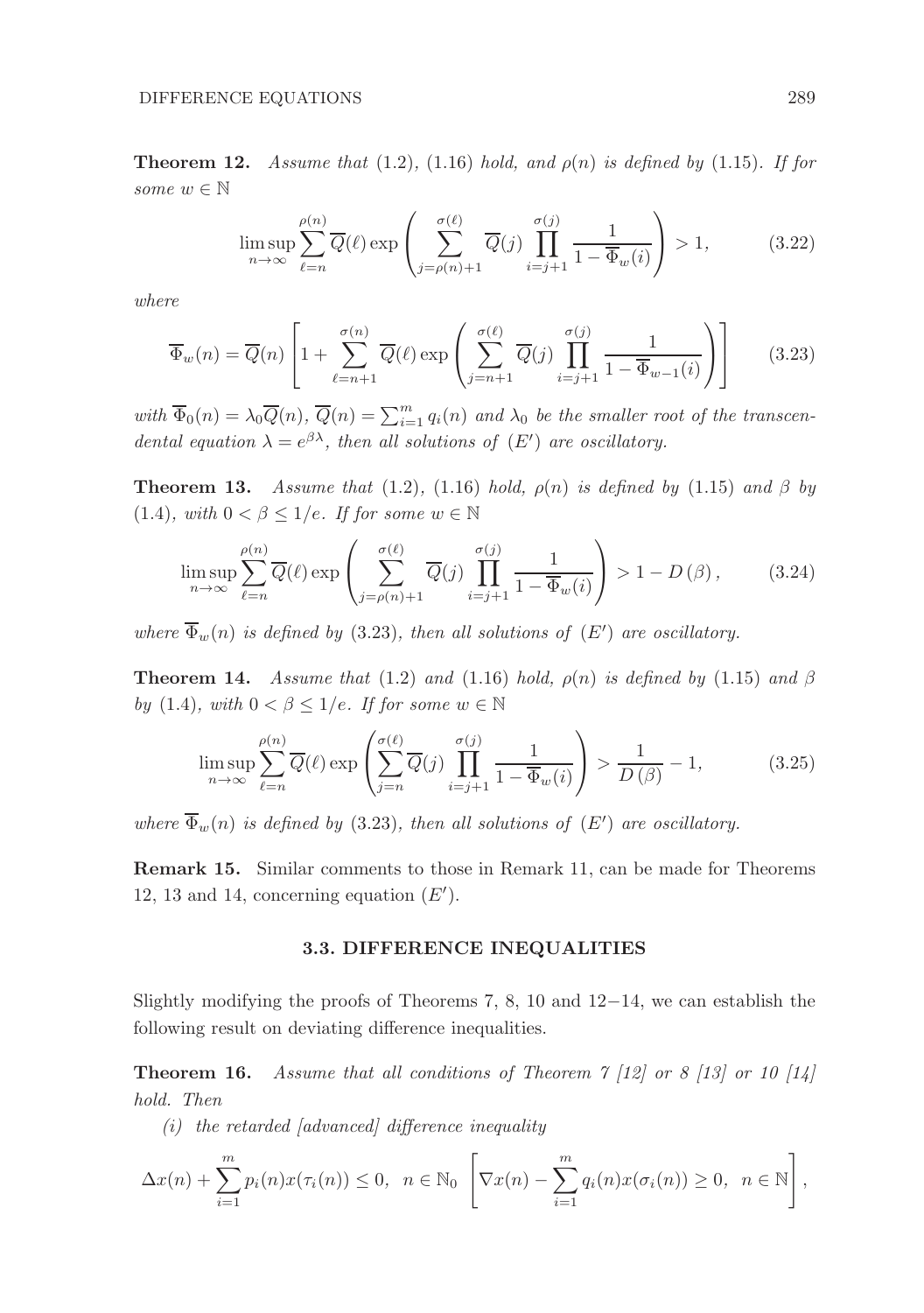has no eventually positive solutions;

 $(ii)$  the retarded [advanced] difference inequality

$$
\Delta x(n) + \sum_{i=1}^m p_i(n) x(\tau_i(n)) \ge 0, \quad n \in \mathbb{N}_0 \left[\nabla x(n) - \sum_{i=1}^m q_i(n) x(\sigma_i(n)) \le 0, \quad n \in \mathbb{N}\right],
$$

has no eventually negative solutions.

# 4. EXAMPLES AND COMMENTS

The examples in this section illustrate how the conditions established in this paper imply oscillations, where the previously known conditions fail.

Example 17. Consider the retarded difference equation

$$
\Delta x(n) + \frac{29}{500}x(\tau_1(n)) + \frac{29}{1000}x(\tau_2(n)) + \frac{37}{2500}x(\tau_3(n)) = 0, \quad n \in \mathbb{N}_0,
$$
 (4.1)

with (see Fig. 1,  $(a)$ )

$$
\tau_1(n) = \begin{cases}\n n-4, & \text{if } n = 5\mu \\
 n-1, & \text{if } n = 5\mu + 1 \\
 n-5, & \text{if } n = 5\mu + 2 \\
 n-3, & \text{if } n = 5\mu + 3 \\
 n-6, & \text{if } n = 5\mu + 4\n\end{cases} \quad \text{and} \quad \tau_2(n) = \tau_1(n) - 1
$$

where  $\mu \in \mathbb{N}_0$  and  $\mathbb{N}_0$  is the set of nonnegative integers.



Figure 1: The graphs of  $\tau_1(n)$  and  $h_1(n)$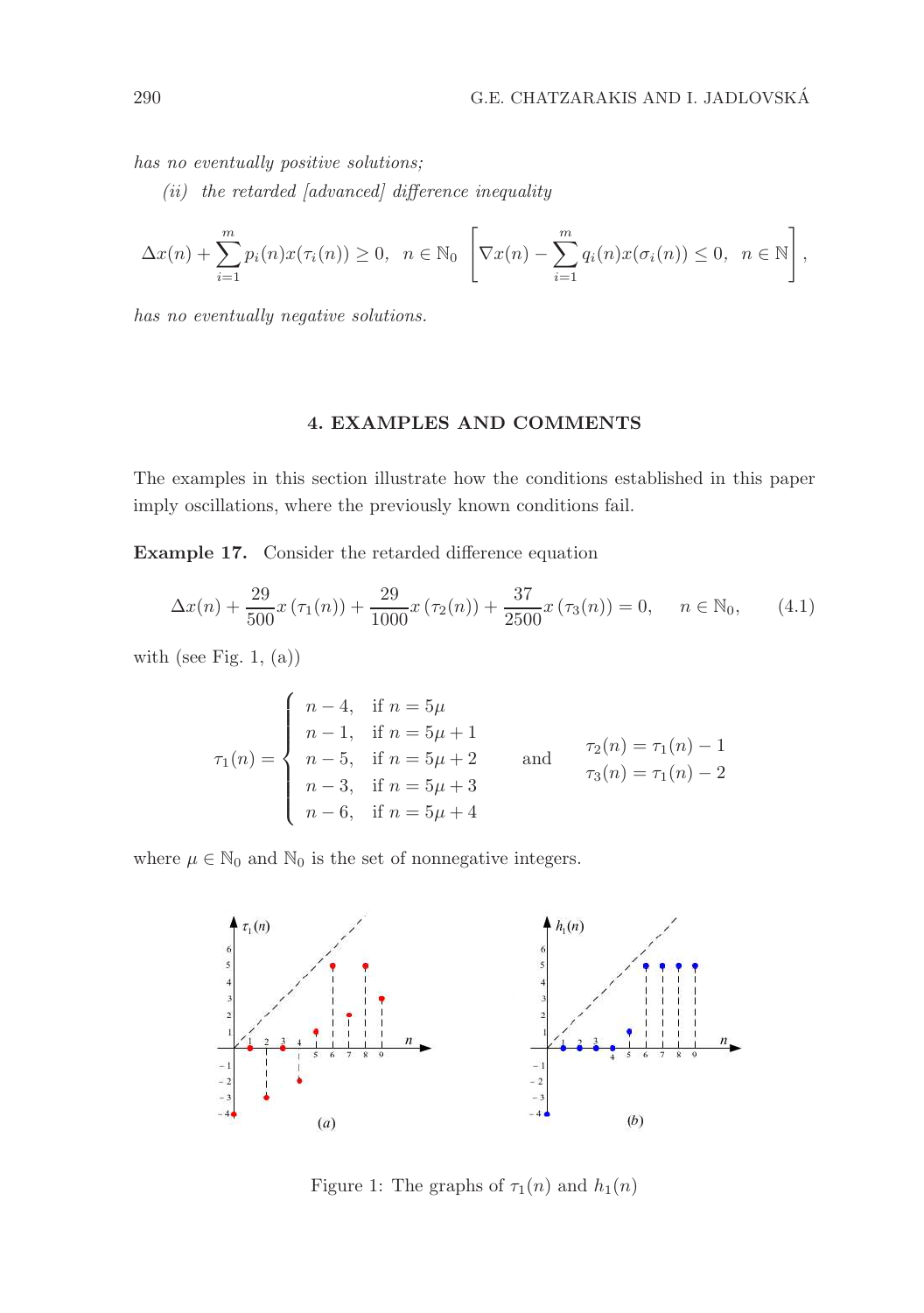By  $(1.7)$ , we see (Fig. 1, (b)) that

$$
h_1(n) = \begin{cases} n-4, & \text{if } n = 5\mu \\ n-1, & \text{if } n = 5\mu + 1 \\ n-2, & \text{if } n = 5\mu + 2 \\ n-3, & \text{if } n = 5\mu + 3 \\ n-4, & \text{if } n = 5\mu + 4 \end{cases} \quad \text{and} \quad h_2(n) = h_1(n) - 1
$$
  

$$
h_3(n) = h_1(n) - 2
$$

Consequently

$$
h(n) = \max_{1 \le i \le 3} \{ h_i(n) \} = h_1(n) \text{ and } \tau(n) = \max_{1 \le i \le 3} \tau_i(n) = \tau_1(n).
$$

It is easy to see that

$$
\alpha = \liminf_{n \to \infty} \sum_{i=1}^{3} \sum_{j=\tau(n)}^{n-1} p_i(j) = \liminf_{\mu \to \infty} \sum_{i=1}^{3} \sum_{j=5\mu}^{5\mu} p_i(j)
$$

$$
= \frac{29}{500} + \frac{29}{1000} + \frac{37}{2500} = \frac{509}{5000} = 0.1018
$$

and the smaller root of equation  $e^{\alpha\lambda} = \lambda$  is  $\lambda_0 \simeq 1.12087$ .

Also,  $\sum_{i=1}^{3} p_i(n) = 0.1018 < 1$ , i.e., (1.8) is satisfied for all  $n \ge 0$ . Observe that the function  $F_{\ell} : \mathbb{N}_0 \to \mathbb{R}_+$  defined as

$$
F_w(n) = \sum_{\ell=h(n)}^n \overline{P}(\ell) \exp\left(\sum_{j=\tau(\ell)}^{h(n)-1} \overline{P}(j) \prod_{i=\tau(j)}^{j-1} \frac{1}{1-\overline{R}_w(i)}\right)
$$

attains its maximum at  $n = 5\mu$ ,  $\mu \in \mathbb{N}_0$ , for every  $w \in \mathbb{N}$ . Specifically,

$$
F_1(5\mu) = \sum_{\ell=5\mu-4}^{5\mu} \overline{P}(\ell) \exp\left(\sum_{j=\tau(\ell)}^{5\mu-5} \overline{P}(j) \prod_{i=\tau(j)}^{j-1} \frac{1}{1-\overline{R}_1(i)}\right)
$$

with

$$
\overline{R}_1(i) = \overline{P}(i) \left[ 1 + \sum_{u=\tau(i)}^{i-1} \overline{P}(u) \exp \left( \sum_{v=\tau(u)}^{i-1} \overline{P}(v) \prod_{\xi=\tau(v)}^{v-1} \frac{1}{1 - \lambda_0 \overline{P}(\xi)} \right) \right].
$$

By using an algorithm on MATLAB software, we obtain

$$
F_1(5\mu) \simeq 1.0066
$$

and therefore

$$
\limsup_{n \to \infty} F_1(n) \simeq 1.0066 > 1.
$$

That is, condition (3.1) of Theorem 7 is satisfied, for  $w = 1$ . Therefore all solutions of (4.1) are oscillatory.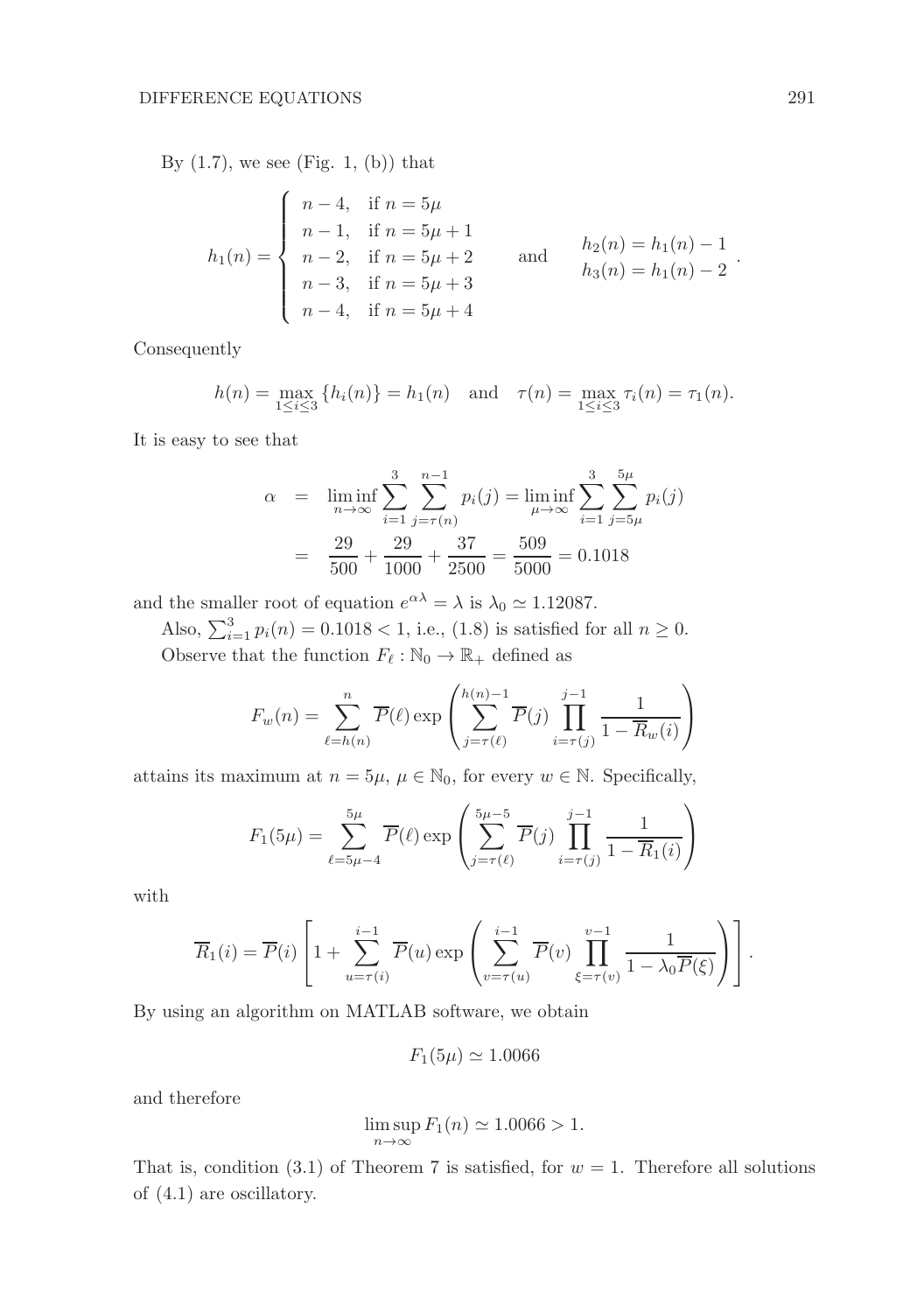Observe, however, that

$$
\alpha = 0.1018 < \frac{1}{e},
$$

$$
MD = \limsup_{\mu \to \infty} \sum_{i=1}^{3} \sum_{j=5\mu-4}^{5\mu} p_i(j)
$$
  
=  $5 \cdot \left(\frac{29}{500} + \frac{29}{1000} + \frac{37}{2500}\right) = 0.509 < 1,$ 

$$
\sum_{j=5\mu-4}^{5\mu} \sum_{i=1}^{3} p_i(j)a_1^{-1}(5\mu-4, \tau_i(j))
$$
\n
$$
= \frac{29}{500}a_1^{-1}(5\mu-4, 5\mu-5) + \frac{29}{1000}a_1^{-1}(5\mu-4, 5\mu-6) + \frac{37}{2500}a_1^{-1}(5\mu-4, 5\mu-7)
$$
\n
$$
+ \frac{29}{500}a_1^{-1}(5\mu-4, 5\mu-8) + \frac{29}{1000}a_1^{-1}(5\mu-4, 5\mu-9) + \frac{37}{2500}a_1^{-1}(5\mu-4, 5\mu-10)
$$
\n
$$
+ \frac{29}{500}a_1^{-1}(5\mu-4, 5\mu-5) + \frac{29}{1000}a_1^{-1}(5\mu-4, 5\mu-6) + \frac{37}{2500}a_1^{-1}(5\mu-4, 5\mu-7)
$$
\n
$$
+ \frac{29}{500}a_1^{-1}(5\mu-4, 5\mu-7) + \frac{29}{1000}a_1^{-1}(5\mu-4, 5\mu-8) + \frac{37}{2500}a_1^{-1}(5\mu-4, 5\mu-9)
$$
\n
$$
+ \frac{29}{500}a_1^{-1}(5\mu-4, 5\mu-4) + \frac{29}{1000}a_1^{-1}(5\mu-4, 5\mu-5) + \frac{37}{2500}a_1^{-1}(5\mu-4, 5\mu-6)
$$
\n
$$
= \frac{29}{500} \frac{1}{1 - 0.1018} + \frac{29}{1000} \frac{1}{(1 - 0.1018)^2} + \frac{37}{2500} \frac{1}{(1 - 0.1018)^3}
$$
\n
$$
+ \frac{29}{500} \frac{1}{(1 - 0.1018)^4} + \frac{29}{1000} \frac{1}{(1 - 0.1018)^5} + \frac{37}{2500} \frac{1}{(1 - 0.1018)^6}
$$
\n
$$
+ \frac{2
$$

Thus,

$$
\limsup_{n \to \infty} \sum_{j=h(n)}^{n} \sum_{i=1}^{3} p_i(j) a_1^{-1}(h(n), \tau_i(j)) \simeq 0.6973346 < 1.
$$

Finally, by a MATLAB program, we obtain

$$
\limsup_{n \to \infty} \sum_{j=h(n)}^{n} \mathcal{P}(j) \prod_{i=\tau(j)}^{h(n)-1} \frac{1}{1 - \mathcal{P}_1(i)} = \limsup_{\mu \to \infty} \sum_{j=5\mu-4}^{5\mu} \mathcal{P}(j) \prod_{i=\tau(j)}^{5\mu-5} \frac{1}{1 - \mathcal{P}_1(i)}
$$
  
 
$$
\approx 0.7321 < 1
$$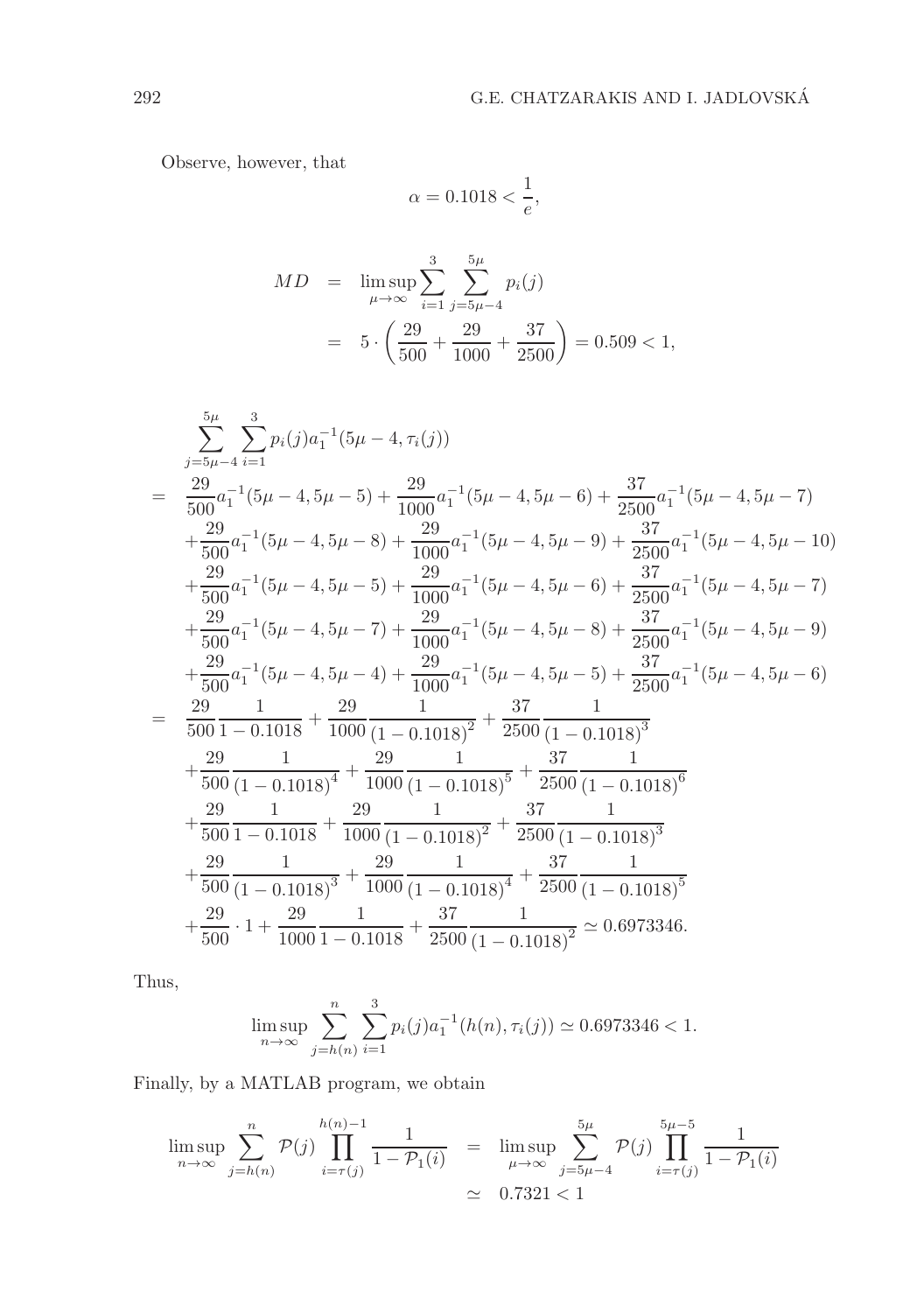$$
\limsup_{n \to \infty} \sum_{\ell=h(n)}^{n} \overline{P}(\ell) \prod_{i=\tau(\ell)}^{h(n)-1} \frac{1}{1-\overline{P}_1(i)} = \limsup_{\mu \to \infty} \sum_{j=5\mu-4}^{5\mu} \overline{P}(\ell) \prod_{i=\tau(\ell)}^{5\mu-5} \frac{1}{1-\overline{P}_1(i)}
$$
  
  $\simeq 0.8915 < 1.$ 

That is, none of conditions (1.5), (1.6), (1.9) (for  $r = 1$ ), (1.10) (for  $\ell = 1$ ) and (1.12) (for  $w = 1$ ) is satisfied.

Comments. It is worth noting that condition (3.1) achieves a significant improvement, approximately 97.76%, over the corresponding condition (1.6). We get that estimate by comparing the values on the left-side of these conditions. The improvement over the conditions  $(1.9)$ ,  $(1.10)$  and  $(1.12)$  is very satisfactory, around 44.35%, 37.49% and 12.91%, respectively.

Finally, observe that conditions (1.9), (1.10) and (1.12) do not lead to oscillation, from the first iteration. On the contrary, condition (3.1) is satisfied from the first iteration. This means that our condition is better and much faster than (1.9), (1.10) and (1.12).

Example 18. Consider the advanced difference equation

$$
\nabla x(n) - \frac{79}{1000}x(\sigma_1(n)) - \frac{39}{1000}x(\sigma_2(n)) - \frac{19}{1000}x(\sigma_2(n)) = 0, \quad n \in \mathbb{N}, \tag{4.2}
$$

with (see Fig. 2,  $(a)$ )

$$
\sigma_1(n) = \begin{cases}\n n+5, & \text{if } n = 7\mu + 1 \\
 n+1, & \text{if } n = 7\mu + 2 \\
 n+2, & \text{if } n = 7\mu + 3 \\
 n+1, & \text{if } n = 7\mu + 4 \\
 n+4, & \text{if } n = 7\mu + 5 \\
 n+2, & \text{if } n = 7\mu + 6 \\
 n+1, & \text{if } n = 7\mu + 7\n\end{cases}\n\quad\n\sigma_2(n) = \sigma_1(n) + 1
$$

where  $\mu \in \mathbb{N}_0$  and  $\mathbb{N}_0$  is the set of non-negative integers. By (1.15), we see (Fig. 2, (b)) that

$$
\rho_1(n) = \begin{cases}\n n+2, & \text{if } n = 7\mu + 1 \\
 n+1, & \text{if } n = 7\mu + 2 \\
 n+2, & \text{if } n = 7\mu + 3 \\
 n+1, & \text{if } n = 7\mu + 4 \\
 n+3, & \text{if } n = 7\mu + 5 \\
 n+2, & \text{if } n = 7\mu + 6 \\
 n+1, & \text{if } n = 7\mu + 7\n\end{cases}\n\quad \text{and} \quad\n\begin{aligned}\n\rho_2(n) &= \rho_1(n) + 1 \\
\rho_3(n) &= \rho_1(n) + 2 \\
\rho_4(n) &= \rho_1(n) + 2\n\end{aligned}
$$

.

and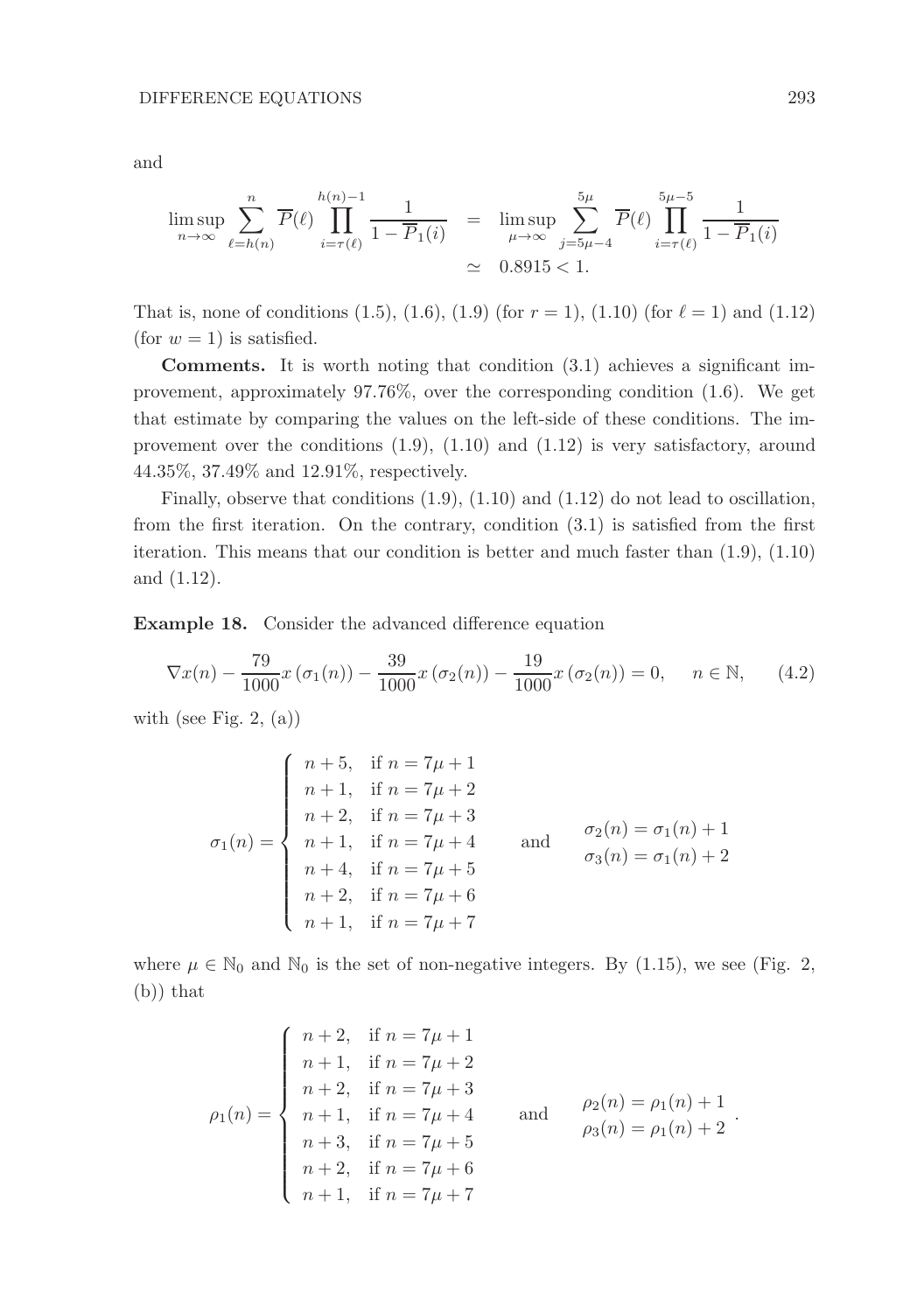

Figure 2: The graphs of  $\sigma_1(n)$  and  $\rho_1(n)$ 

Consequently,

$$
\rho(n) = \min_{1 \le i \le 3} {\rho_i(n)} = \rho_1(n)
$$
 and  $\sigma(n) = \min_{1 \le i \le 3} \sigma_i(n) = \sigma_1(n)$ .

It is easy to see that

$$
\beta = \liminf_{n \to \infty} \sum_{i=1}^{3} \sum_{j=n+1}^{\sigma(n)} q_i(j) = \liminf_{\mu \to \infty} \sum_{i=1}^{3} \sum_{j=7\mu+3}^{7\mu+3} q_i(j)
$$

$$
= \frac{79}{1000} + \frac{39}{1000} + \frac{19}{1000} = 0.137
$$

and the smaller root of equation  $e^{\beta \lambda} = \lambda$  is  $\lambda_0 \simeq 1.17459$ .

Also,  $\sum_{i=1}^{3} q_i(n) = 0.137 < 1$ , i.e., (1.16) is satisfied for all  $n \ge 1$ . We observe that the function  $F:\mathbb{N}_0\rightarrow\mathbb{R}_+$  defined as

$$
F_w(n) = \sum_{\ell=n}^{\rho(n)} \overline{Q}(\ell) \exp\left(\sum_{j=\rho(n)+1}^{\sigma(\ell)} \overline{Q}(j) \prod_{i=j+1}^{\sigma(j)} \frac{1}{1-\overline{\Phi}_w(i)}\right)
$$

with  $\overline{Q}(n) = \sum_{i=1}^{3} q_i(n) = 0.137$ , attains its maximum at  $n = 7\mu + 5$ ,  $\mu \in \mathbb{N}_0$ , for every  $w \in \mathbb{N}$ . Specifically,

$$
F_1(7\mu + 5) = \sum_{\ell=7\mu+5}^{7\mu+8} \overline{Q}(\ell) \exp\left(\sum_{j=7\mu+5}^{\sigma(\ell)} \overline{Q}(j) \prod_{i=j+1}^{\sigma(j)} \frac{1}{1 - \overline{\Phi}_1(i)}\right)
$$

with

$$
\overline{\Phi}_w(i) = \overline{Q}(i) \left[ 1 + \sum_{u=i+1}^{\sigma(i)} \overline{Q}(u) \exp \left( \sum_{v=i+1}^{\sigma(u)} \overline{Q}(v) \prod_{\xi=v+1}^{\sigma(v)} \frac{1}{1 - \lambda_0 \overline{Q}(\xi)} \right) \right].
$$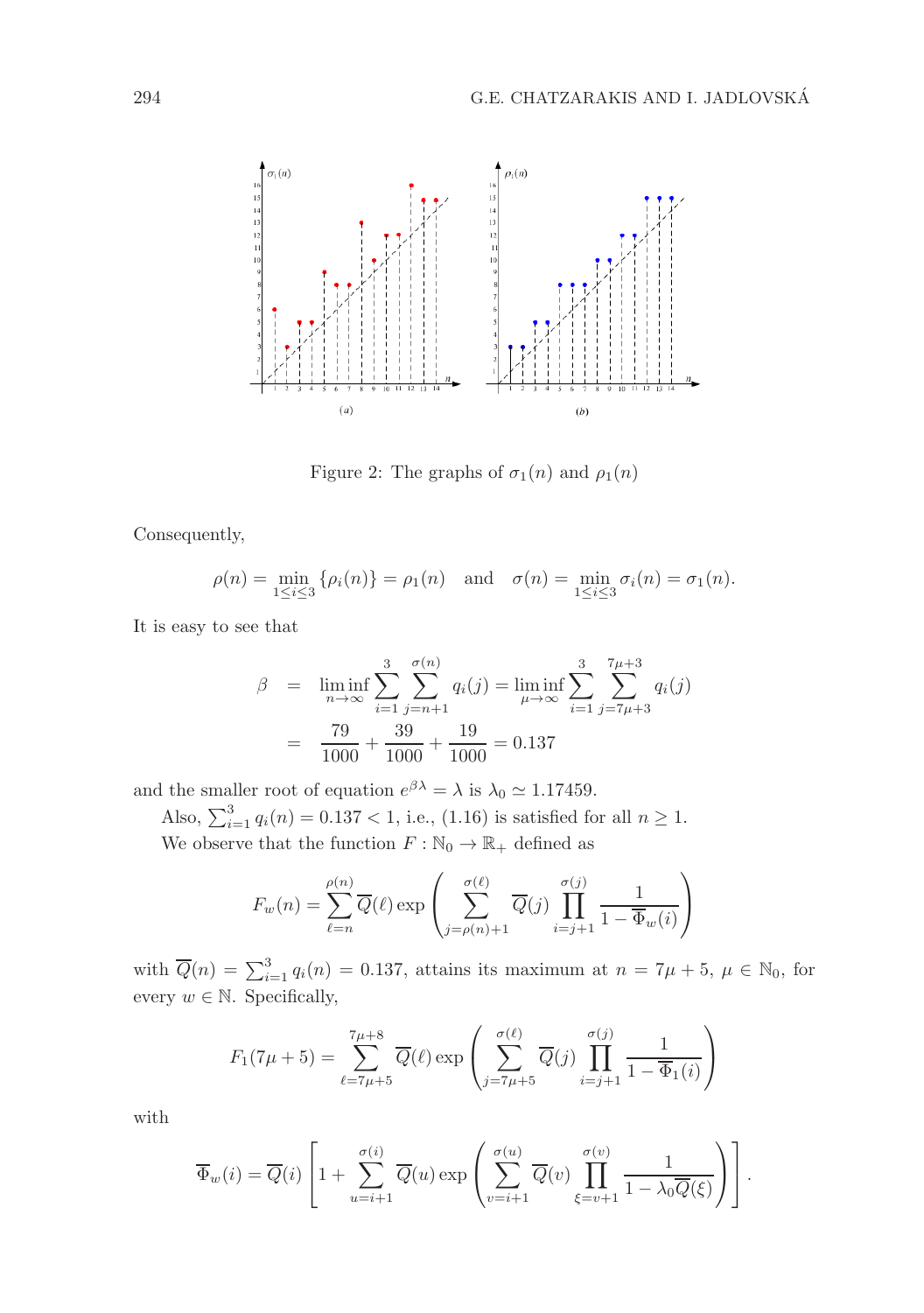By using an algorithm on MATLAB software, we obtain

$$
F_1(7\mu + 5) \simeq 1.0230.
$$

Thus

$$
\limsup_{n \to \infty} F_1(n) \simeq 1.0230 > 1.
$$

That is, condition (3.22) of Theorem 12 is satisfied for  $w = 1$ . Therefore, all solutions of (4.2) are oscillatory.

Observe, however, that

$$
MA = \limsup_{n \to \infty} \sum_{i=1}^{3} \sum_{j=T\mu+5}^{7\mu+8} q_i(j)
$$
  
=  $4 \cdot \left(\frac{79}{1000} + \frac{39}{1000} + \frac{19}{1000}\right) \approx 0.548 < 1.$ 

Also,

$$
\sum_{j=\frac{7\mu+5}{4}}^{7\mu+8} \sum_{i=1}^{3} q_i(j) b_1^{-1} (7\mu+8, \sigma_i(j))
$$
\n=
$$
\frac{79}{1000} \begin{bmatrix} b_1^{-1} (7\mu+8, \sigma_1 (7\mu+5)) + b_1^{-1} (7\mu+8, \sigma_1 (7\mu+6)) \\ + b_1^{-1} (7\mu+8, \sigma_1 (7\mu+7)) + b_1^{-1} (7\mu+8, \sigma_2 (7\mu+8)) \end{bmatrix}
$$
\n
$$
+ \frac{39}{1000} \begin{bmatrix} b_1^{-1} (7\mu+8, \sigma_2 (7\mu+5)) + b_1^{-1} (7\mu+8, \sigma_2 (7\mu+6)) \\ + b_1^{-1} (7\mu+8, \sigma_2 (7\mu+7)) + b_1^{-1} (7\mu+8, \sigma_2 (7\mu+8)) \end{bmatrix}
$$
\n
$$
+ \frac{19}{1000} \begin{bmatrix} b_1^{-1} (7\mu+8, \sigma_3 (7\mu+5)) + b_1^{-1} (7\mu+8, \sigma_3 (7\mu+8)) \\ + b_1^{-1} (7\mu+8, \sigma_3 (7\mu+7)) + b_1^{-1} (7\mu+8, \sigma_3 (7\mu+8)) \end{bmatrix}
$$
\n=
$$
\frac{79}{1000} \begin{bmatrix} b_1^{-1} (7\mu+8, 7\mu+9) + b_1^{-1} (7\mu+8, 7\mu+8) \\ + b_1^{-1} (7\mu+8, 7\mu+8) + b_1^{-1} (7\mu+8, 7\mu+13) \end{bmatrix}
$$
\n
$$
+ \frac{39}{1000} \begin{bmatrix} b_1^{-1} (7\mu+8, 7\mu+10) + b_1^{-1} (7\mu+8, 7\mu+14) \\ + b_1^{-1} (7\mu+8, 7\mu+11) + b_1^{-1} (7\mu+8, 7\mu+15) \end{bmatrix}
$$
\n=
$$
\frac{79}{1000} \begin{bmatrix} b_1^{-1} (7\mu+8, 7\mu+11) + b_1^{-1} (7\mu+8, 7\mu+15) \\ + b
$$

 $(1 - 0.137)^7$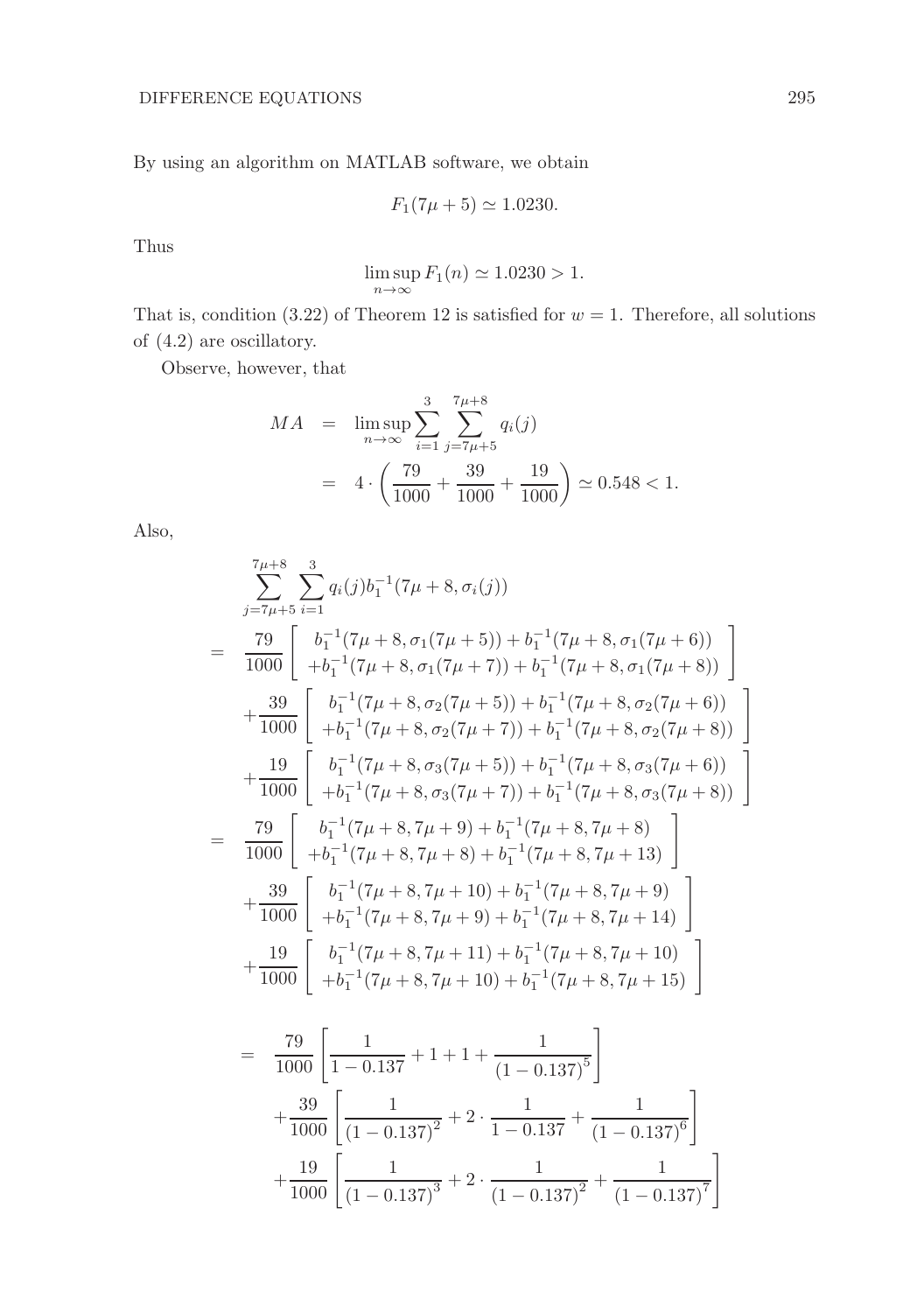$$
\simeq\quad 0.7856.
$$

Therefore

$$
\limsup_{n \to \infty} \sum_{j=n}^{\rho(n)} \sum_{i=1}^{3} q_i(j) b_1^{-1} (\rho(n), \sigma_i(j)) \simeq 0.7856 < 1.
$$

Finally, by using algorithms on MATLAB software, we obtain

(n)

$$
\limsup_{n \to \infty} \sum_{j=n}^{\rho(n)} Q(j) \prod_{i=\rho(n)+1}^{\sigma(j)} \frac{1}{1 - Q_1(i)} \simeq 0.8347 < 1
$$

and

$$
\limsup_{n \to \infty} \sum_{\ell=n}^{\rho(n)} \overline{Q}(\ell) \prod_{i=\rho(n)+1}^{\sigma(\ell)} \frac{1}{1 - \overline{Q}_1(i)} \simeq 0.9709 < 1.
$$

That is, none of conditions  $(1.14)$ ,  $(1.17)$  (for  $r = 1$ ),  $(1.18)$  (for  $\ell = 1$ ) and  $(1.20)$  (for  $w = 1$ ) is satisfied.

Comments. It is worth noting that condition (3.22) achieves a significant improvement, approximately 86.68%, over the corresponding condition (1.14). We get that estimate by comparing the values on the left-side of these conditions. The improvement over the conditions (1.17), (1.18) and (1.20) is very satisfactory, around 30.22%, 22.56% and 5.37%, respectively.

Finally, observe that conditions (1.17), (1.18) and (1.20) do not lead to oscillation from the first iteration. On the contrary, condition (3.22) is satisfied from the first iteration. This means that our condition is better and much faster than (1.17), (1.18) and (1.20).

Remark 19. Similarly, one can construct examples to illustrate the other main results.

#### ACKNOWLEDGEMENTS

The work on this research has been supported by the internal grant project no. FEI-2017-39.

#### REFERENCES

[1] L. Berezansky and E. Braverman, On existence of positive solutions for linear difference equations with several delays, Advances Dyn. Syst. Appl., 1 (2006), 29-47.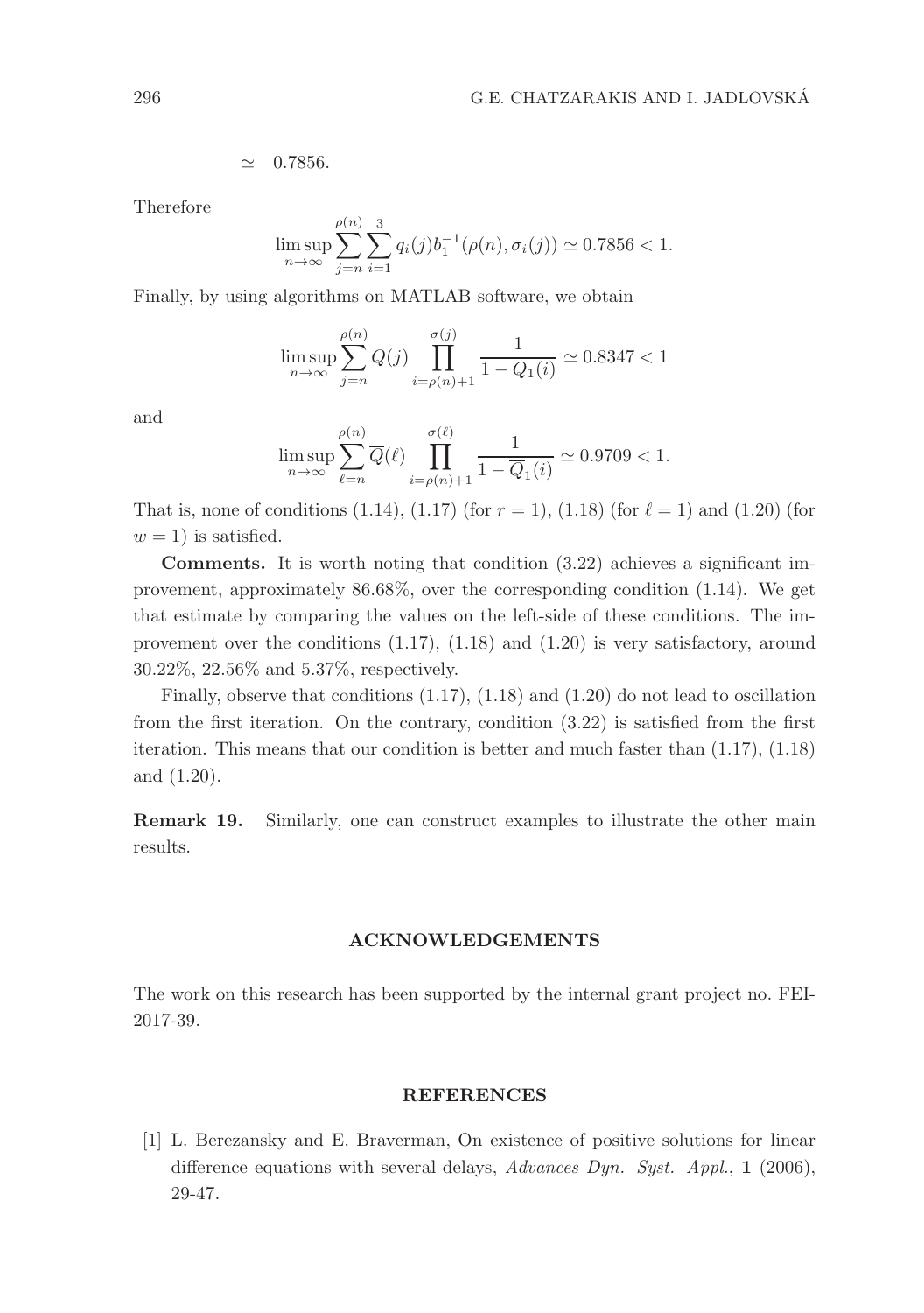- [2] E. Braverman, G. E. Chatzarakis and I. P. Stavroulakis, Iterative oscillation tests for difference equations with several non-monotone arguments, J. Difference Equ. Appl., 21 (2015), no. 9, 854-874.
- [3] G. E. Chatzarakis, L. Horvat-Dmitrović and M. Paš ić, Oscillation tests for Difference Equations with several non-monotone deviating arguments, Math. Slovaca (2018), In Press.
- [4] G. E. Chatzarakis and I. Jadlovská, Oscillations in difference equations with several arguments using an iterative method, Filomat, 32, no. 1 (2018), 255-273.
- [5] G. E. Chatzarakis, T. Kusano and I. P. Stavroulakis, Oscillation conditions for difference equations with several variable arguments, *Math. Bohem.*, **140** (2015), No. 3, 291-311.
- [6] G. E. Chatzarakis, J. Manojlovic, S. Pinelas and I. P. Stavroulakis, Oscillation criteria of difference equations with several deviating arguments, Yokohama Math. J., **60** (2014), 13-31.
- [7] G.E. Chatzarakis, Ch. G. Philos and I.P. Stavroulakis, Oscillations of first order linear difference equations with general delay argument, *Portugal. Math.*, 66 (2009), 513-533.
- [8] G. E. Chatzarakis, S. Pinelas and I. P. Stavroulakis, Oscillations of difference equations with several deviated arguments, Aequat. Math., 88 (2014), 105-123.
- [9] L. H. Erbe, Q. K. Kong and B.G. Zhang, Oscillation Theory for Functional Differential Equations, Marcel Dekker, New York, 1995.
- [10] X. Li and D. Zhu, Oscillation of advanced difference equations with variable coefficients, Ann. Differential Equations, 18 (2002), 254-263.
- [11] X. N. Luo, Y. Zhou and C. F. Li, Oscillations of a nonlinear difference equation with several delays, *Mathematica Bohemica*, **128** (2003), 309-317.
- [12] X. H. Tang and J. S. Yu, Oscillation of delay difference equations, Comput. Math.  $Appl., 37 (1999), 11-20.$
- [13] X. H. Tang and R. Y. Zhang, New oscillation criteria for delay difference equations, Comput. Math. Appl., 42 (2001), 1319-1330.
- [14] X. Wang, Oscillation of delay difference equations with several delays, J. Math. Anal. Appl.286 (2003), 664-674.
- [15] X. P. Wu and L. Wang, Zero-Hopf bifurcation analysis in delayed differential equations with two delays, J. Frankl. Inst. 354 (2017), 1484-1513.
- [16] W. Yan, Q. Meng and J. Yan, Oscillation criteria for difference equation of variable delays, DCDIS Proceedings3 (2005), 641-647.